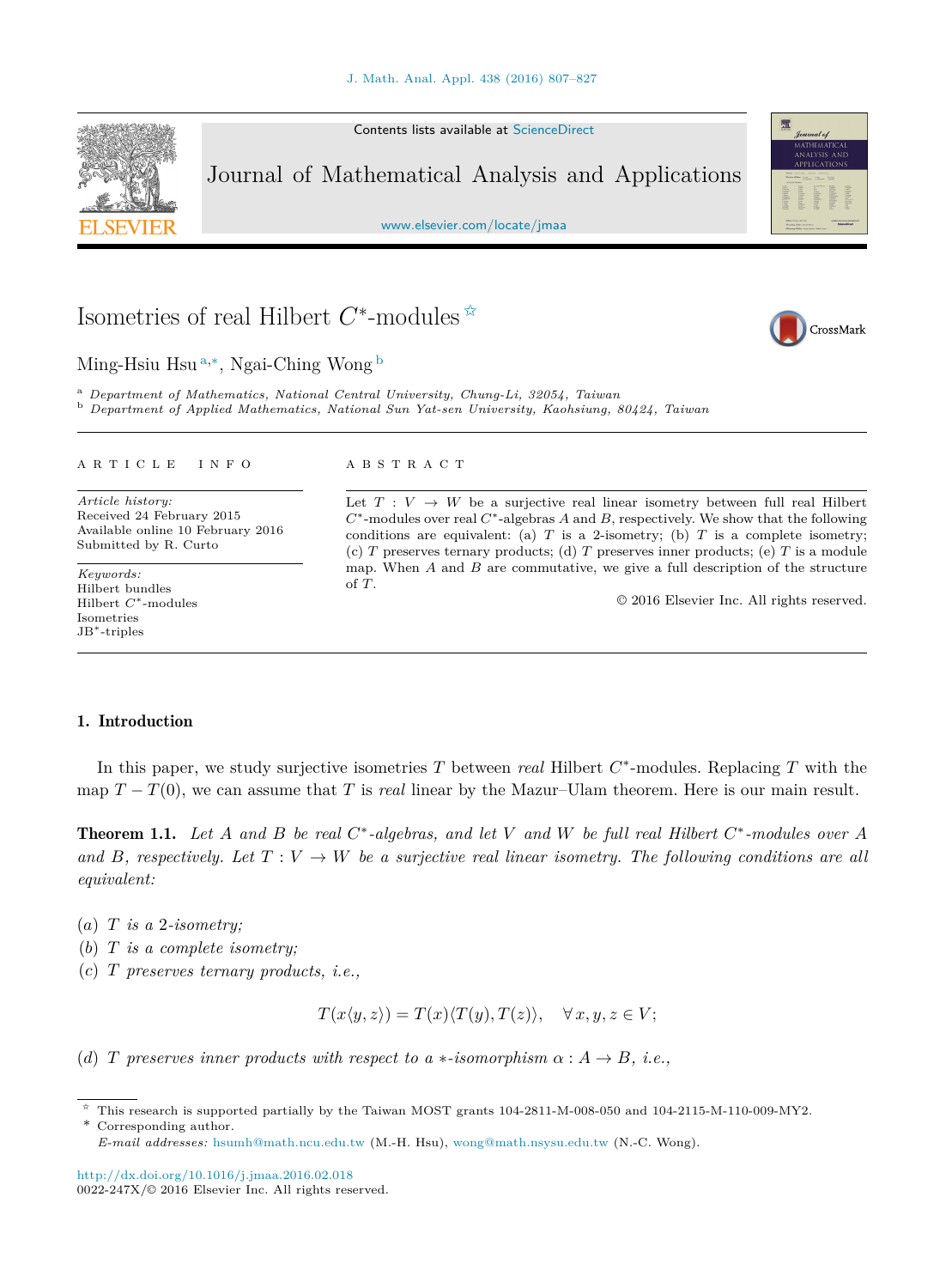$$
\langle T(x), T(y) \rangle = \alpha(\langle x, y \rangle), \quad \forall x, y \in V;
$$

<span id="page-1-0"></span>(*e*) *T is a* module map with respect to  $a *$ -isomorphism  $\alpha : A \rightarrow B$ , *i.e.*,

$$
T(xa) = T(x)\alpha(a), \quad \forall x \in V, a \in A.
$$

Since complex *C*∗-algebras and complex Hilbert *C*∗-modules are also real *C*∗-algebras and real Hilbert *C*∗-modules, respectively, [Theorem 1.1](#page-0-0) covers both the real and the complex cases. However, we can derive the complex version of [Theorem 1.1](#page-0-0) with the results established in the literature. In fact for a surjective complex linear isometry *T* between complex Hilbert  $C^*$ -modules, the equivalences (a)  $\Leftrightarrow$  (b)  $\Leftrightarrow$  (c) are proved by M. Hamana [22, [Proposition](#page-20-0) 2.1 and comments on page 82]. It is easy to see that (d)  $\Rightarrow$  (e) (see the corresponding part in the proof of [Theorem 1.1](#page-0-0) below). The converse, (e)  $\Rightarrow$  (d), can be found in [\[35,](#page-20-0) [Lemma](#page-20-0) 5.10]. The implication (a)  $\Rightarrow$  (d) is showed by B. Solel [41, Theorem 3.2 and [Corollary](#page-20-0) 3.4]. On the other hand, (d) and (e) together imply (c). Therefore, all five conditions are equivalent to each other.

When *A* and *B* are commutative complex  $C^*$ -algebras, it is shown in [26, [Theorem](#page-20-0) 1] that every surjective complex linear isometry preserves inner products (in the sense of (d)), and thus all five conditions hold automatically.

Motivated by the works studying real structures (see, e.g.,  $[12, 28, 34, 36, 38, 5, 24, 37, 17, 21, 18, 23]$ ) and inspired by the Mazur–Ulam theorem, which says that every surjective isometry between normed spaces fixing the origin must be real linear, and by the seminal works about isometries between various real or complex structures (see, e.g.,  $[3.29, 7.16, 8]$ ), one naturally asks for a real version as stated in [Theorem 1.1.](#page-0-0) However, not everything of the complex Hilbert *C*∗-module theory carries to real Hilbert *C*∗-modules. For example, to prove (d) in the complex case, it suffices to show that

$$
\langle T(x), T(x) \rangle = \alpha(\langle x, x \rangle), \quad \forall x \in V,
$$

because the polarization identity

$$
\langle y, x \rangle = \sum_{k=0}^{3} \frac{i^k}{4} \langle x + i^k y, x + i^k y \rangle \tag{1.1}
$$

holds for every complex Hilbert *C*∗-module. However, the previous polarization identity does not make sense in the real setting. This induces some technical difficulties to transport the established arguments from the complex case to the real case. We thus have to develop some new tools in this paper.

A milestone result in the theory of JB∗-triples asserts that a surjective complex linear map between JB∗-triples is an isometry if and only if it is a Jordan triple isomorphism (cf. [29, [Proposition](#page-20-0) 5.5]). It is shown in [\[27\]](#page-20-0) that every complex Hilbert *C*∗-module *V* over a complex *C*∗-algebra is a JB∗-triple with product

$$
\{x, y, z\} := \frac{1}{2}(x\langle y, z \rangle + z\langle y, x \rangle) \quad (x, y, z \in V).
$$

Thus any surjective complex linear isometry between complex Hilbert *C*∗-modules preserves the above (symmetric) JB∗-triple product. In this paper, we say that a linear map *T* between Hilbert *C*∗-modules preserves ternary products when

$$
T(x\langle y,z\rangle)=T(x)\langle T(y),T(z)\rangle.
$$

Clearly, a linear map between Hilbert *C*∗-modules preserving ternary products is a JB∗-triple homomorphism. We remark, however, that the transpose map  $x \mapsto x^t$  is a (real or complex) linear surjective isometry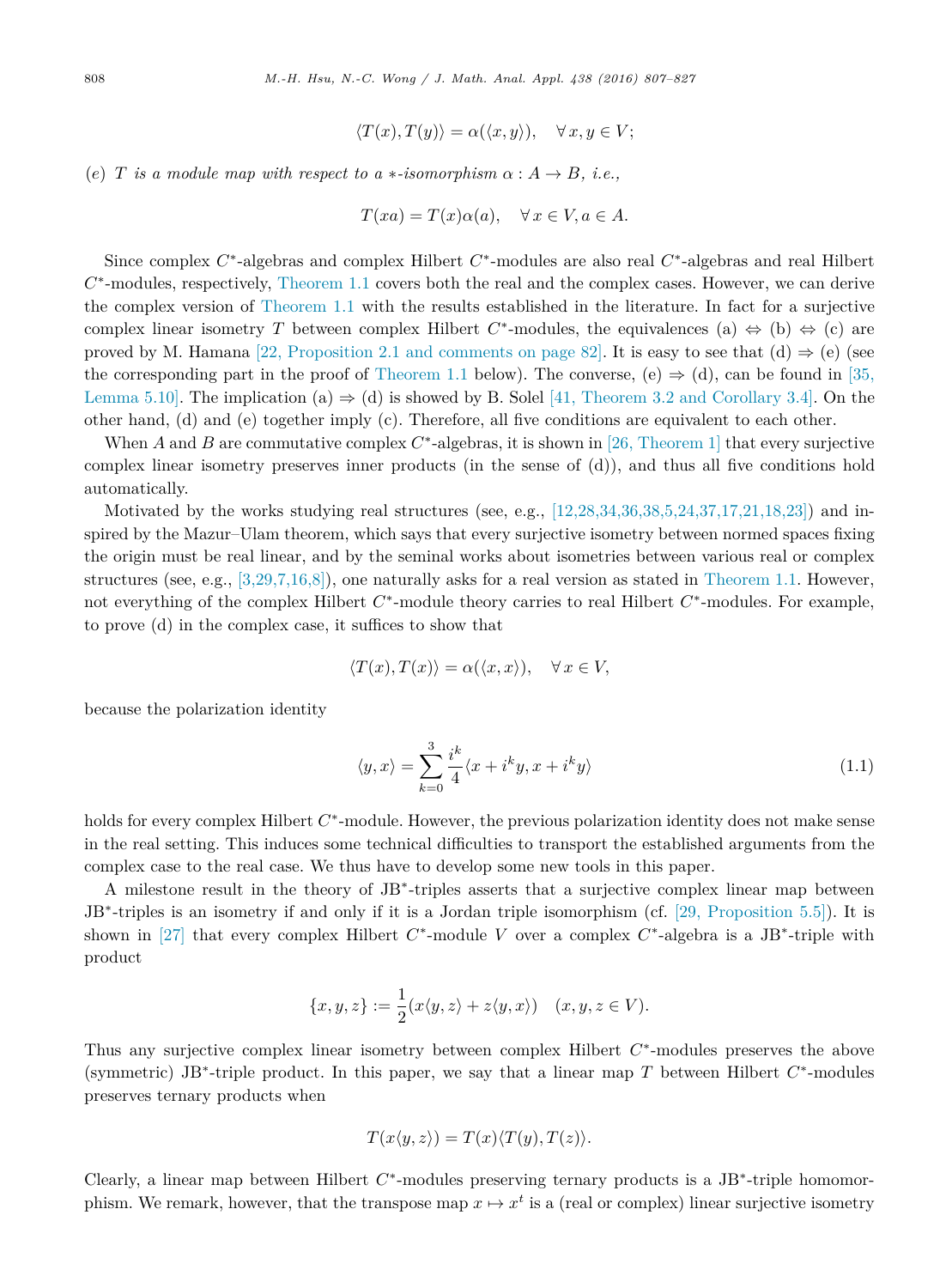<span id="page-2-0"></span>of the (real or complex) *C*∗-module *B*(*H*) over itself preserving symmetric Jordan triple products of the form:

$$
\{x, y, z\} = \frac{1}{2}(xy^*z + zy^*x),
$$

but this isometry does not satisfy any one of the five conditions stated in [Theorem 1.1.](#page-0-0) Moreover, a surjective real linear isometry between real JB∗-triples does not necessarily preserve Jordan triple products  $([11];$  see [Example 3.2\)](#page-6-0). Thus results in this paper enrich the current literature about isometries between JB∗-structures.

We survey, in Section 2, the complexification theory of various operator systems (see, e.g., [\[19,30,33\]\)](#page-20-0). In particular, we can always complexify a real *C*∗-algebra *A* to a complex *C*∗-algebra *Ac*, and a real Hilbert *A*-module *V* to a complex Hilbert *Ac*-module *V<sup>c</sup>* [\(Proposition 2.5\)](#page-4-0). Notice that, however, there is a complex Hilbert  $A_c$ -module which is not the complexification of any real Hilbert *A*-module (see, e.g., [\[9,39,2\]\)](#page-19-0). Moreover, the complexification of a real linear isometry *T* might not be isometric (see, e.g., [6, [page](#page-19-0) 227]).

We show in Section [3](#page-6-0) that all five conditions in [Theorem 1.1](#page-0-0) are equivalent again in the real case. Motivated by [\[25\],](#page-20-0) in Section [4,](#page-9-0) we represent every real or complex Hilbert *C*∗-module over a commutative  $C^*$ -algebra as a space of continuous sections of a Hilbert bundle [\(Theorem 4.2\)](#page-10-0). We then show that every surjective real linear isometry *T* between real Hilbert *C*∗-modules over commutative real *C*∗-algebras carries a weighted composition operator form [\(Theorem 4.5\)](#page-14-0). However, unlike the complex case, such real isometry *T* might not be a complete isometry [\(Examples 4.7 and](#page-17-0) 4.8). In the case when *T* is a complete isometry, we will have a much better weighted composition operator form [\(Theorem 4.6\)](#page-16-0) though.

# 2. Preliminaries

For a complex Banach space  $E$ , we can naturally regard  $E$  as a real Banach space  $E_r$  with the original norm. Denote by  $E^*$  and  $E^*_r$  the dual space of  $E$  and  $E_r$ , respectively.

We begin with an elementary result.

Proposition 2.1. *Let E be a complex Banach space. For any f in E*∗*, we define*

$$
(\operatorname{Re} f)(x) = \operatorname{Re} f(x), \quad \forall \, x \in E_r.
$$

*Then the map*  $f \mapsto \text{Re } f$  *is a real linear surjective isometry from*  $E^*$  *onto*  $E^*_r$ *.* 

Let  $\varphi$  be a bounded linear functional of a normed space *N*. The set of peak points of  $\varphi$  is the set

$$
\text{Peak}(\varphi) := \{ x \in N : ||x|| = 1 \text{ and } \varphi(x) = ||\varphi|| \}.
$$

**Proposition 2.2.** (See [31, [Theorem](#page-20-0) 2].) Let N be a nonzero subspace of a normed space M. Let  $\varphi \in N^*$  $\alpha$  *with*  $\|\varphi\| = 1$ . Assume that for all extreme points  $\psi$  *in the dual unit ball of M* we have

$$
\text{Peak}(\varphi) \subseteq \text{Peak}(\psi) \quad \Longrightarrow \quad \psi \mid_N = \varphi.
$$

*Then*  $\varphi$  *is an extreme point of the unit ball of*  $N^*$ .

Let *A* be a real Banach algebra. Define

$$
A_c := A + iA = \{a + ib : a, b \in A\}.
$$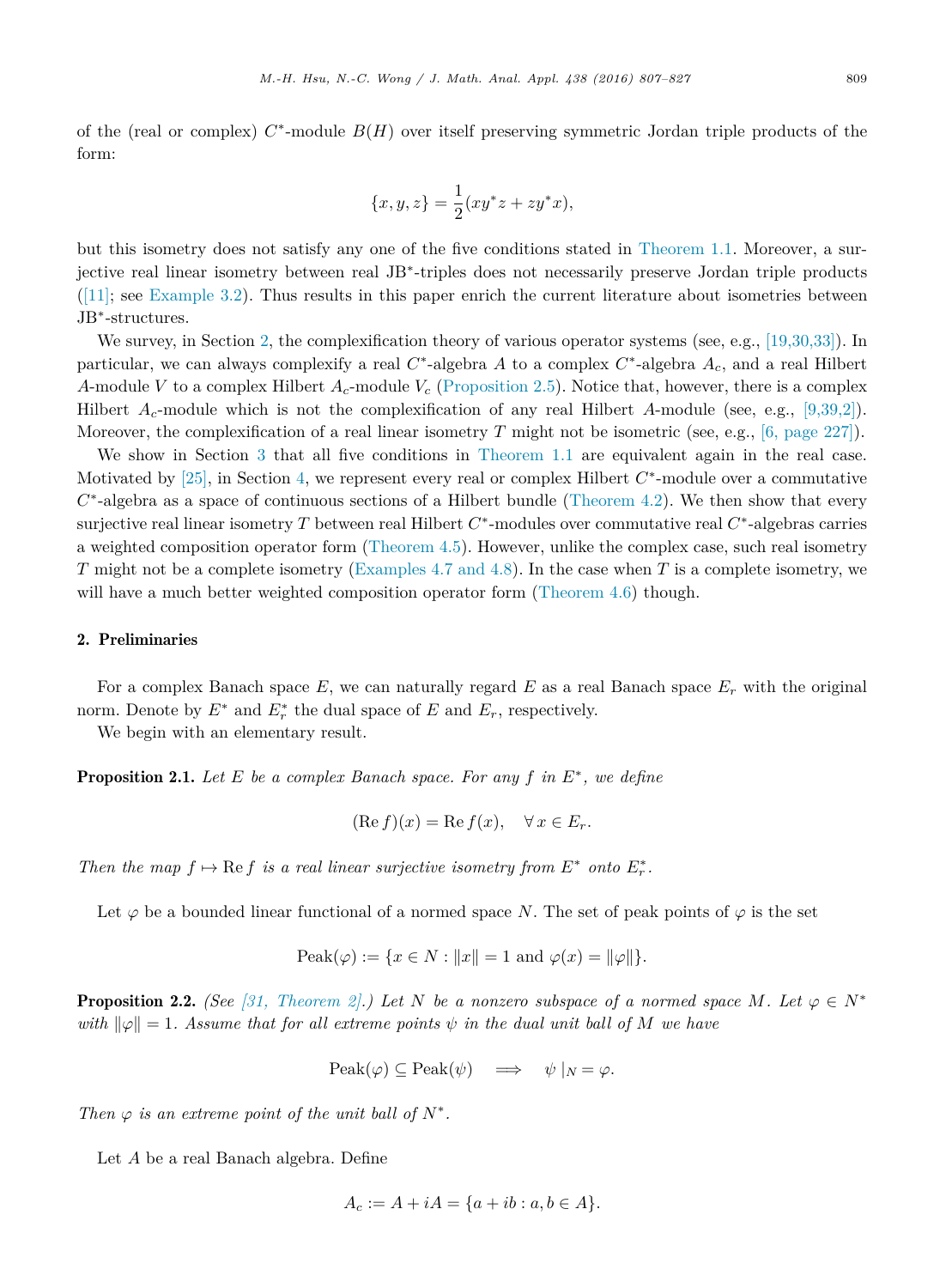<span id="page-3-0"></span>There is a unique (up to equivalence) norm on  $A_c$  such that  $A_c$  is a complex Banach algebra containing  $A$ as a real Banach subalgebra and

$$
||a+ib|| = ||a-ib||, \quad \forall a, b \in A
$$

(see, e.g. [33, [Theorem](#page-20-0) 2.1.3]). A real Banach algebra *A* is said to be a *real Banach* ∗*-algebra* if there is a real involution ∗ on *A*, i.e.,

$$
(\lambda a + b)^* = \lambda a^* + b^*, (ab)^* = b^* a^*
$$
 and  $a^{**} := (a^*)^* = a, \quad \forall a, b \in A, \forall \lambda \in \mathbb{R}.$ 

We can extend the involution of  $A$  to  $A_c$  by setting

$$
(a+ib)^* := a^* - ib^*, \quad \forall a, b \in A.
$$

Then *A<sup>c</sup>* is a complex Banach ∗-algebra. A real Banach ∗-algebra *A* is called a *real C*∗*-algebra* if we can extend the norm of *A* to *A<sup>c</sup>* such that *A<sup>c</sup>* is a complex *C*∗-algebra. On the other hand, complex *C*∗-algebras are real *C*∗-algebras when the scalars are restricted to the real field R.

We can always embed a real *C*∗-algebra *A* into one with an identity. More precisely, if *A* does not have an identity, we can define  $A := A \oplus \mathbb{R}$  with norm

$$
||(a, \lambda)|| = \sup{||ab + \lambda b|| : b \in A, ||b|| \le 1}.
$$

Then  $\widetilde{A}$  is a unital real *C*<sup>∗</sup>-algebra. If *A* is unital, we set  $\widetilde{A} = A$  (see, e.g. [33, [page](#page-20-0) 84]).

Proposition 2.3. *(See [33, [Corollary](#page-20-0) 5.2.11].) Let A be a real Banach* ∗*-algebra. The following statements are equivalent:*

- (a) *A is a real C*∗*-algebra;*
- (b) A is isometrically \*-isomorphic to a norm closed \*-subalgebra of  $B(H)$  for a real Hilbert space H;
- (c)  $1 + a^*a$  *is invertible in*  $\tilde{A}$  *and*  $||a^*a|| = ||a||^2$ , for all *a in A*.

Notice that the field  $\mathbb C$  of complex numbers with the identity involution  $z^{\sharp} = z$  is a real Banach  $\sharp$ -algebra such that  $|z^{\sharp}z| = |z|^2$ . However,  $1 + i^{\sharp}i = 0$  is not invertible.

Definition 2.4. Let *A* be a real *C*∗-algebra. A real (right) *A*-module *V* is said to be a *real Hilbert C*∗*-module over A* or a *real Hilbert A-module* if there is an *A-valued inner product*  $\langle \cdot, \cdot \rangle$  on *V* such that

- (1)  $\langle x, \lambda y + \mu z \rangle = \lambda \langle x, y \rangle + \mu \langle x, z \rangle, \forall x, y, z \in V, \lambda, \mu \in \mathbb{R};$
- $\langle 2 \rangle \langle x, ya \rangle = \langle x, y \rangle a, \forall x, y \in V, a \in A;$
- $(3) \langle x, y \rangle^* = \langle y, x \rangle, \forall x, y \in V;$
- (4)  $\langle x, x \rangle \geq 0$ ,  $\forall x \in V$ , and the equality holds exactly when  $x = 0$ ;
- (5) *V* is complete with respect to the norm  $||x|| = ||\langle x, x \rangle||^{1/2}$ .

Roughly speaking, a real Hilbert *A*-module is the same as a usual complex Hilbert *C*∗-module except that the underlying field is R. A real Hilbert  $C^*$ -module is said to be *full* if the two-sided ideal  $\langle V, V \rangle :=$ span $\{v, w\} : v, w \in V\}$  is dense in *A*. We can always assume that Hilbert  $C^*$ -modules are full. Otherwise, we can replace the underlying  $C^*$ -algebra with  $\overline{\langle V, V \rangle}$ .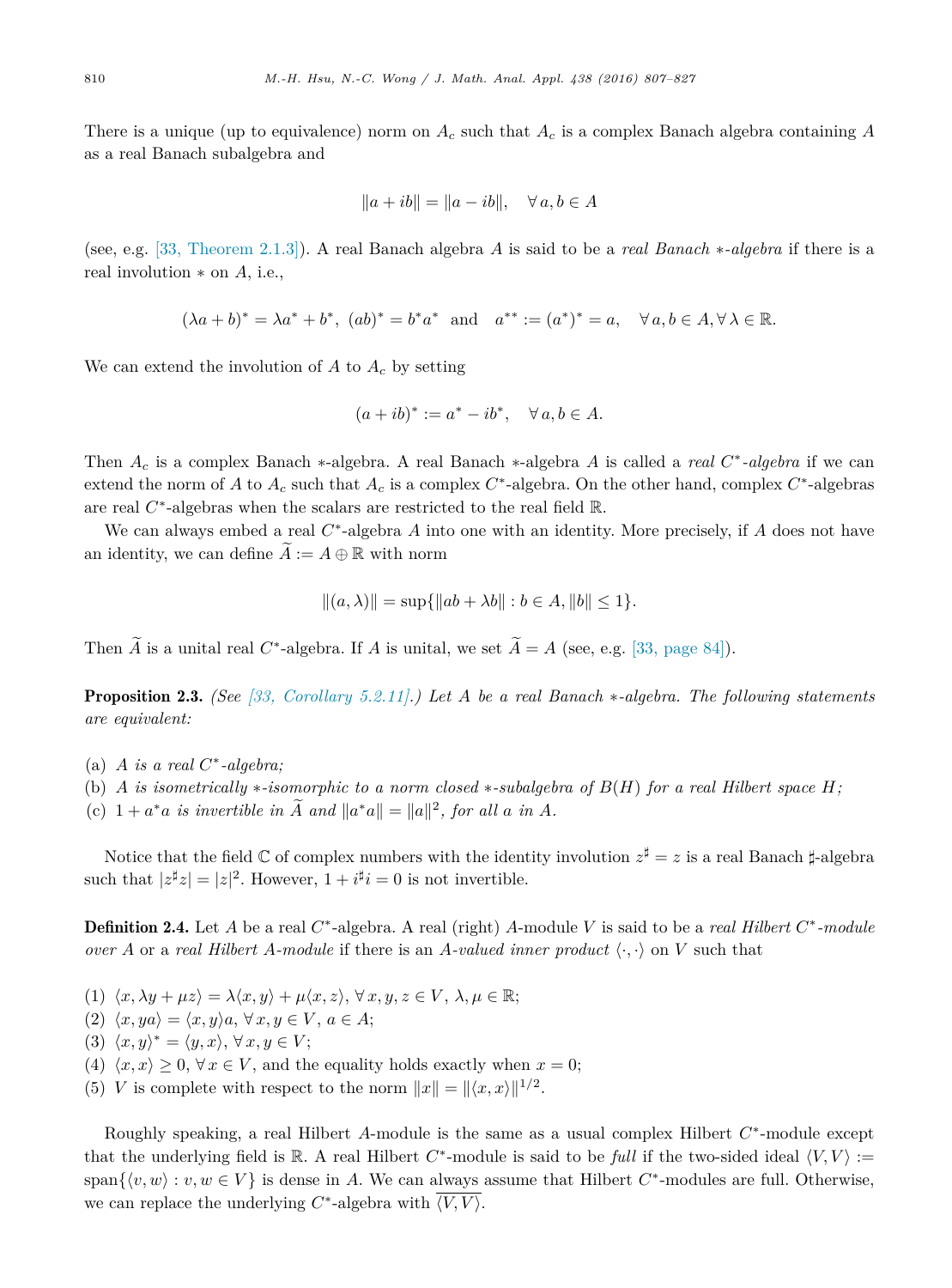<span id="page-4-0"></span>**Proposition 2.5.** Let A be a real  $C^*$ -algebra and V a real Hilbert A-module. Then there is an  $A_c$ -valued inner product on  $V_c := V + iV$  extending the original A-valued inner product on V such that  $V_c$  is a complex *Hilbert Ac-module.*

Proof. For *u*, *v*, *x*, *y* in *V* and *a*, *b* in *A*, define the module action

$$
(x+iy)(a+ib) := (xa - yb) + i(xb + ya),
$$

and inner product

$$
\langle u + iv, x + iy \rangle := (\langle u, x \rangle + \langle v, y \rangle) + i(\langle u, y \rangle - \langle v, x \rangle).
$$

It is easy to see that  $\langle \cdot, \cdot \rangle$  is an  $A_c$ -inner product on  $V_c$  except possibly the assertion that the self-adjoint elements  $\langle x + iy, x + iy \rangle$  are positive in  $A_c$ . To see this, we will show that  $f(\langle x + iy, x + iy \rangle) \ge 0$  for all positive linear functionals  $f$  on  $A_c$ . Let  $f$  be such a functional. Then

$$
f(\langle x, y \rangle) = f(\langle y, x \rangle^*) = \overline{f(\langle y, x \rangle)},
$$

and *f* satisfies the Cauchy–Schwarz inequality

$$
|f(\langle x,y\rangle)|^2 \le f(\langle x,x\rangle)f(\langle y,y\rangle),
$$

for all  $x, y$  in  $V$ . It follows that

$$
f(\langle x+iy, x+iy \rangle) = f(\langle x, x \rangle) + f(\langle y, y \rangle) + if(\langle x, y \rangle) - if(\langle y, x \rangle)
$$
  

$$
= f(\langle x, x \rangle) + f(\langle y, y \rangle) + 2 \operatorname{Re} if(\langle x, y \rangle)
$$
  

$$
\geq f(\langle x, x \rangle) + f(\langle y, y \rangle) - 2|f(\langle x, y \rangle)|
$$
  

$$
\geq f(\langle x, x \rangle) + f(\langle y, y \rangle) - 2f(\langle x, x \rangle)^{1/2} f(\langle y, y \rangle)^{1/2}
$$
  

$$
= (f(\langle x, x \rangle)^{1/2} - f(\langle y, y \rangle)^{1/2})^2 \geq 0.
$$

Therefore,  $\langle x + iy, x + iy \rangle \geq 0$  in  $A_c$ .

Define a norm on *V<sup>c</sup>* by

$$
||x+iy|| = ||\langle x+iy, x+iy \rangle||^{1/2}.
$$

By [Proposition 2.3,](#page-3-0) *A* can be embedded into  $B(H)$  for some real Hilbert space *H*. Hence  $A_c = A + iA$  can be embedded into  $B(H) + iB(H) = B(H_c)$ . Since  $||T + iS|| = ||T - iS||$  for all *T*, *S* in *B*(*H*), we have

$$
||x+iy||^2 = ||(\langle x,x \rangle + \langle y,y \rangle) + i(\langle x,y \rangle - \langle y,x \rangle)||
$$
  
= 
$$
||(\langle x,x \rangle + \langle y,y \rangle) - i(\langle x,y \rangle - \langle y,x \rangle)|| = ||x-iy||^2.
$$

Consequently,

$$
\max\{\|x\|, \|y\|\} \le \|x+iy\| \le \|x\| + \|y\|.
$$

This shows that  $V_c$  is complete.  $\Box$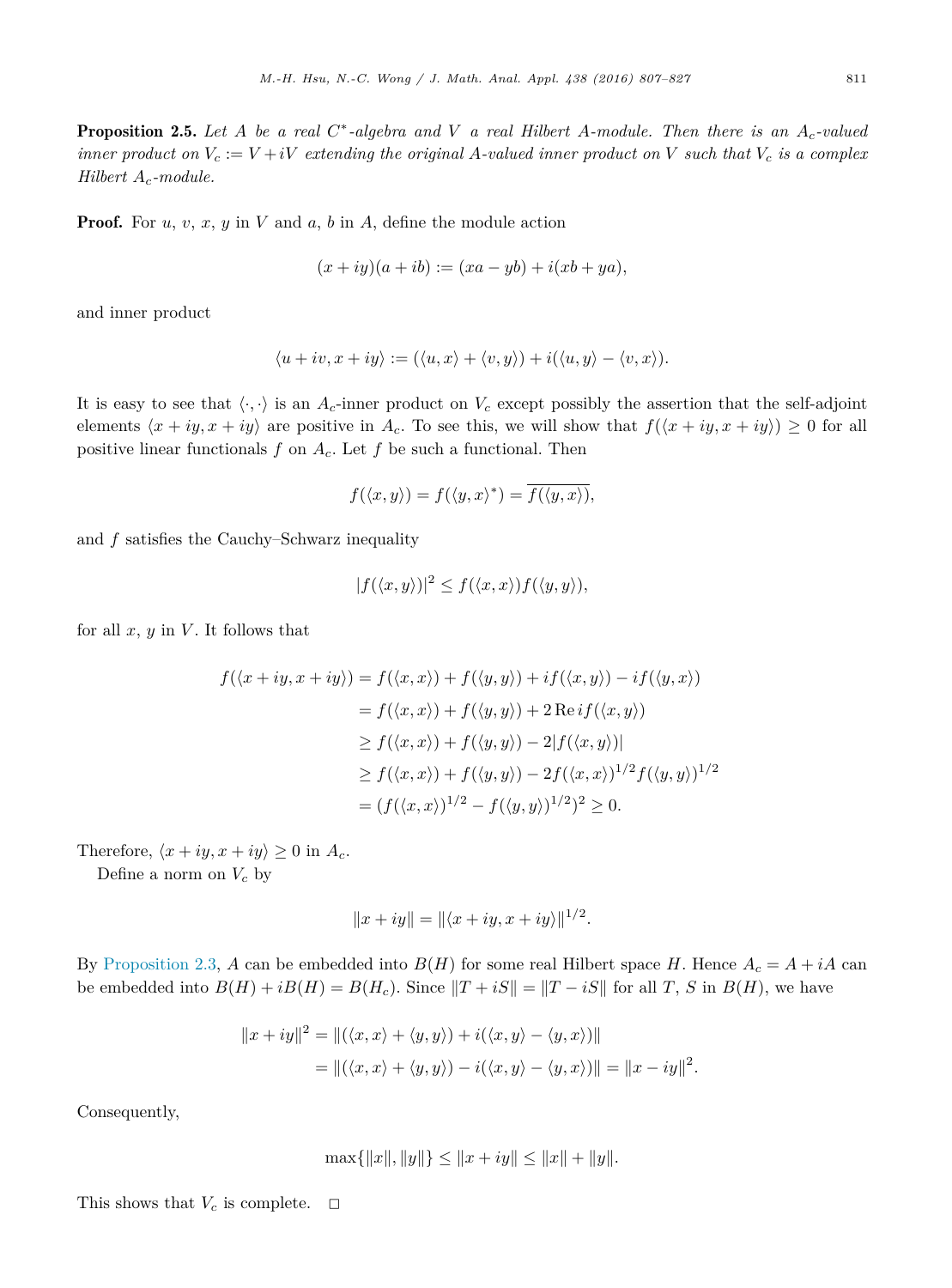<span id="page-5-0"></span>A real vector space *V* equipped with a triple product  $\{\cdot, \cdot, \cdot\}: V \times V \times V \to V$  is called a *real Jordan triple* if the triple product is real trilinear and symmetric in the outer variables, and satisfies the following identity:

$$
\{x, y, \{z, u, v\}\} = \{\{x, y, z\}, u, v\} - \{z, \{y, x, u\}, v\} + \{z, u, \{x, y, v\}\}.
$$
\n(2.1)

A complex vector space V with a triple product  $\{\cdot, \cdot, \cdot\}$  which is complex linear and symmetric in the outer variables, conjugate linear in the middle variable, and satisfies (2.1), is called a *complex Jordan triple*.

By restricting to the real scalar field, a complex Jordan triple can be regarded as a real Jordan triple. Conversely, we can complexify a real Jordan triple  $(V, \{ \cdot, \cdot, \cdot \})$  to form a complex Jordan triple  $V_c := V + iV$ , which is furnished with the triple product

$$
\{x+iu, y+iv, x+iu\}_c
$$
  
= (\{x, y, x\} - \{u, y, u\} + 2\{x, v, u\}) + i(-\{x, v, x\} + \{u, v, u\} + 2\{x, y, u\}). (2.2)

One often makes use of the following identity in real Jordan triples:

$$
2\{x, y, z\} = \{x + z, y, x + z\} - \{x, y, x\} - \{z, y, z\}.
$$

It follows that the triple product in a real Jordan triple is completely determined by the special Jordan triple product  $\{x, y, x\}$ . Furthermore, we have the following polarization identity in complex Jordan triples:

$$
4\{x, y, x\} = (y+x)^{[3]} + (y-x)^{[3]} - (y+ix)^{[3]} - (y-iz)^{[3]},
$$

where  $x^{[3]} := \{x, x, x\}$ . It follows that the triple product in a complex Jordan triple is completely determined by the cubes  $\{x, x, x\}$ .

A complex Banach space  $(V, \|\cdot\|)$  is called a *JB<sup>\*</sup>-triple* if it is a complex Jordan triple with a continuous triple product and the box operator  $a \Box a$ , defined by

$$
a \Box a : V \to V, \quad b \mapsto \{a, a, b\},\
$$

for each element  $a$  in  $V$ , which satisfies the following conditions:

- (a)  $a \Box a$  is a hermitian operator on V, i.e.,  $\|\exp it(a \Box a)\| = 1$  for all t in R;
- (b)  $a \Box a$  has non-negative spectrum;
- (c)  $\|a \Box a\| = \|a\|^2$ .

A real Banach space *V* is called a *real JB*∗*-triple* or a *JB-triple* if it is a real Jordan triple such that its complexification  $(V_c, \{\cdot, \cdot, \cdot\}_c)$ , defined as in  $(2.2)$ , can be normed to become a JB<sup>\*</sup>-triple.

Proposition 2.6. *(See [27, [Theorem](#page-20-0) 1.4].) Every complex Hilbert C*∗*-module is a* JB∗*-triple with respect to the Jordan triple product given by*

$$
\{x, y, z\} = \frac{1}{2}(x \langle y, z \rangle + z \langle y, x \rangle).
$$

Proposition 2.7. *Every real Hilbert C*∗*-module over a real C*∗*-algebra is a real* JB∗*-triple.*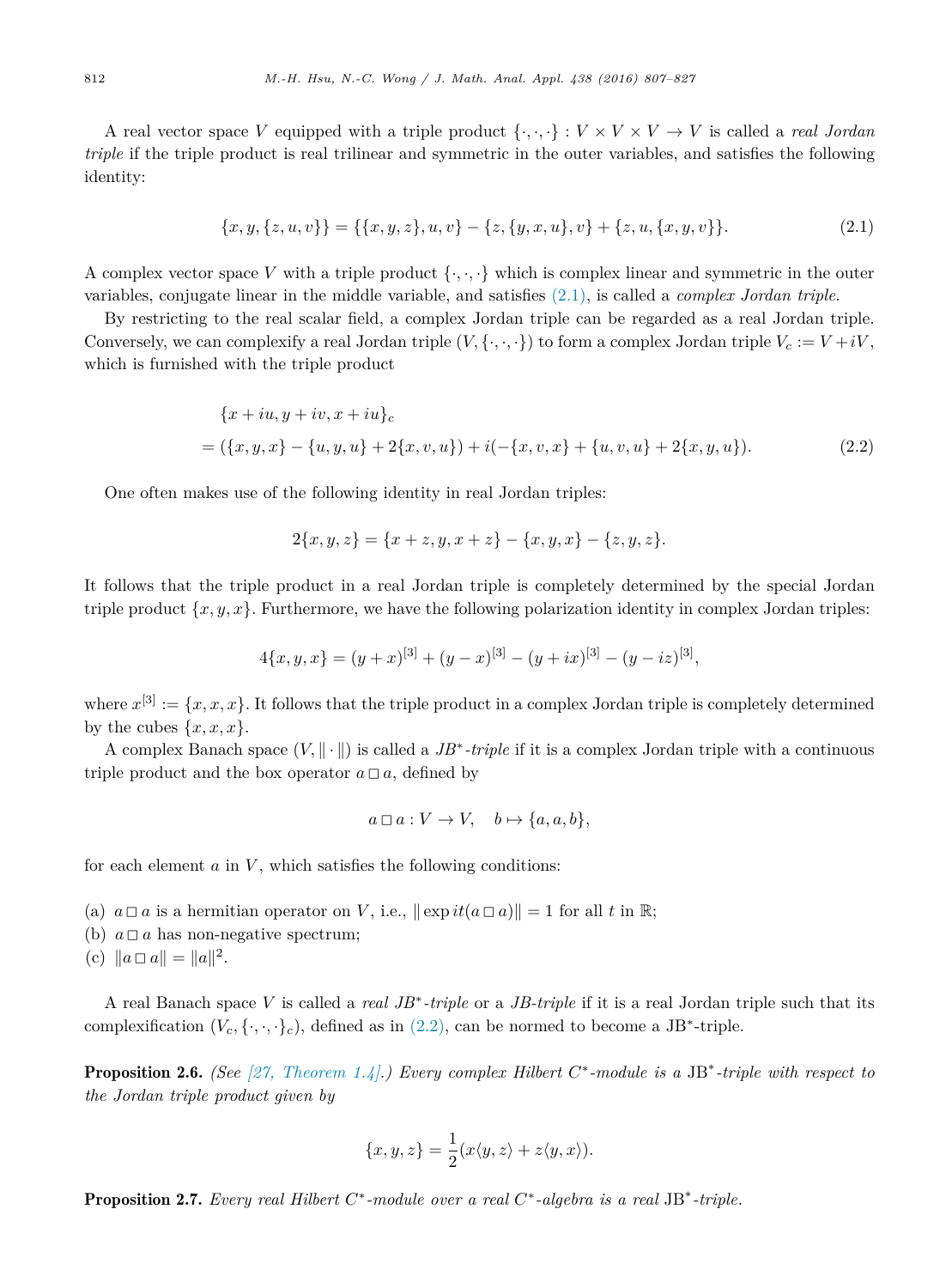<span id="page-6-0"></span>Proof. Let *A* be a real *C*∗-algebra and *V* a real Hilbert *A*-module. Define

$$
\{x, y, z\} = \frac{1}{2}(x \langle y, z \rangle + z \langle y, x \rangle).
$$

It is easy to see that  $(V, \{\cdot, \cdot, \cdot\})$  is a real Jordan triple. By [Proposition 2.5,](#page-4-0)  $V_c = V + iV$  is a complex Hilbert *A*<sub>*c*</sub>-module. By [Proposition 2.6,](#page-5-0) *V*<sub>*c*</sub> is a JB<sup>∗</sup>-triple. Thus *V* is a real JB<sup>∗</sup>-triple.  $□$ 

#### 3. Isometries between real Hilbert *C***∗**-modules

Let *V* be a real or complex Hilbert *A*-module. The space  $M_n(V)$  of  $n \times n$  matrices with entries from *V* is a Hilbert  $M_n(A)$ -module with the following module action and inner product:

$$
(x_{ij})(a_{ij}) = (z_{ij}), \quad z_{ij} = \sum_{k=1}^{n} x_{ik}a_{kj},
$$

$$
\langle (x_{ij}), (y_{ij}) \rangle = (b_{ij}), \quad b_{ij} = \sum_{k=1}^{n} \langle x_{ki}, y_{kj} \rangle,
$$

for all  $(x_{ij})$ ,  $(y_{ij})$  in  $M_n(V)$ , and  $(a_{ij})$  in  $M_n(A)$ .

A linear map  $T: V \to W$  between Hilbert  $C^*$ -modules is said to be an *n-isometry* if the map  $T_n$ :  $M_n(V) \to M_n(W)$  defined by

$$
T_n((x_{ij})_{ij}) = (T(x_{ij}))_{ij}
$$

is an isometry. We call *T* a *complete isometry* if  $T_n$  is an isometry for all  $n = 1, 2, \ldots$ .

**Proposition 3.1.** (See [28, [Theorem](#page-20-0) 4.8].) Let V and W be two real JB\*-triples and T a real linear bijective map from V onto W. If T preserves Jordan triple products then T is an isometry. Conversely, if T is an *isometry then T preserves cubes, i.e.,*

$$
T(\lbrace x,x,x\rbrace) = \lbrace T(x),T(x),T(x)\rbrace, \quad \forall x \in V.
$$

Example 3.2. (See [\[11\].](#page-19-0)) Unlike the complex case, a surjective real linear isometry between real JB∗-triples does not necessarily preserve Jordan triple products. Note that a JB∗-triple can be viewed as a real JB∗-triple when restricted to real scalar multiplications. Let  $M_{1,2}(\mathbb{C})$  be the real JB<sup>\*</sup>-triple with triple product

$$
\{x, y, z\} = \frac{1}{2}(xy^*z + zy^*x).
$$

Let  $T: M_{1,2}(\mathbb{C}) \to M_{1,2}(\mathbb{C})$  be defined by

$$
T(\alpha + i\beta, \gamma + i\delta) = (\alpha + i\gamma, \beta + i\delta).
$$

Then *T* is a real linear isometry (but it is not complex linear). However, *T* does not preserve Jordan triple products. For example, let  $x = (1 + i, 0), y = (0, 1)$ . Then

$$
T(\{x, y, x\}) = (0, 0) \neq -(i, i) = \{T(x), T(y), T(x)\}.
$$

On the other hand, let *E* be a real JB∗-triple such that *E*∗∗ does not contain real or complex rank-one Cartan factors. Then every surjective linear isometry from *E* onto another real JB∗-triple preserves Jordan triple products (see [16, [Theorem](#page-20-0) 3.2]).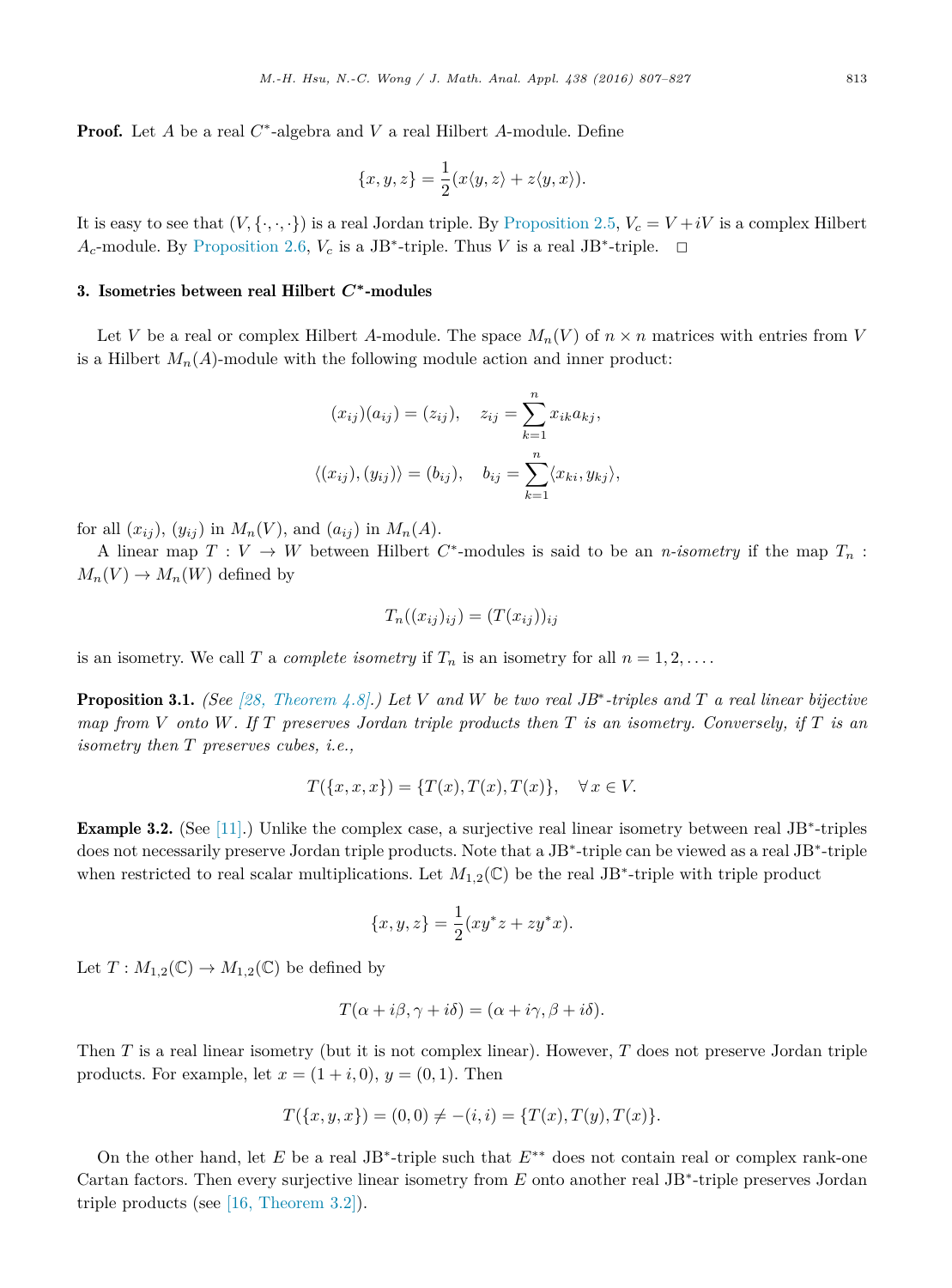<span id="page-7-0"></span>The following is a real version of a known result for complex *C*∗-algebras (see [32, [Lemma](#page-20-0) 3.4]).

**Lemma 3.3.** Suppose that a, b are positive elements of a real C\*-algebra A and that  $\|ac\| = \|bc\|$  for all c  $in A$ *. Then*  $a = b$ *.* 

**Proof.** Note that *a*, *b* are again positive elements in  $A<sub>c</sub>$ . Observe that all self-adjoint elements in the commutative *C*<sup>\*</sup>-subalgebra  $C^*(a^2 - b^2)$  of  $A_c$  are limits of real coefficient polynomials  $p(a^2 - b^2)$  in  $a^2 - b^2$ with zero constant terms. As such  $p(a^2 - b^2)$  belonging to *A*, all self-adjoint elements in  $C^*(a^2 - b^2)$  belong to *A*. Therefore, the arguments presented in the book [32, [page](#page-20-0) 25] of Lance for complex *C*∗-algebras can be applied here to obtain the desired conclusion.  $\Box$ 

**Proof of [Theorem](#page-0-0) 1.1.** We verify the implications (b)  $\Rightarrow$  (a)  $\Rightarrow$  (c)  $\Rightarrow$  (d)  $\Rightarrow$  (b) and (d)  $\Rightarrow$  (e). Clearly, a complete isometry is a 2-isometry. That is  $(b) \Rightarrow (a)$ .

Suppose (*a*), that is, *T* is a 2-isometry. Since real Hilbert *C*∗-modules are real JB∗-triples [\(Proposition 2.7\)](#page-5-0) and surjective linear isometries between real JB∗-triples preserve cubes [\(Proposition 3.1\)](#page-6-0), we have

$$
T_2(u\langle u, u \rangle) = T_2(u)\langle T_2(u), T_2(u) \rangle, \quad \forall u \in M_2(V).
$$
\n(3.1)

Let  $u =$  $\begin{pmatrix} x & 0 \\ y & z \end{pmatrix}$  in  $M_2(V)$ . It is easy to see that

$$
u\langle u,u\rangle = \begin{pmatrix} * & x\langle y,z\rangle \\ * & * \end{pmatrix}.
$$

Then equation (3.1) becomes

$$
\begin{pmatrix} * & T(x \langle y, z \rangle) \\ * & * \end{pmatrix} = \begin{pmatrix} * & T(x) \langle T(y), T(z) \rangle \\ * & * \end{pmatrix}.
$$

We have statement (c), i.e.,

$$
T(x\langle y,z\rangle) = T(x)\langle T(y),T(z)\rangle, \quad \forall x,y,z \in V.
$$

We assume (c). The complexification  $T_c : V_c \to W_c$  of  $T : V \to W$ , defined by

$$
T_c(x+iy) := T(x) + iT(y), \quad \forall x, y \in V,
$$

is a complex linear bijection satisfying

$$
T_c(x_c\langle y_c, z_c \rangle) = T_c(x_c)\langle T_c(y_c), T_c(z_c) \rangle, \quad \forall x_c, y_c, z_c \in V_c.
$$
\n(3.2)

Define a map  $\alpha_c : \langle V_c, V_c \rangle \to \langle W_c, W_c \rangle$  by

$$
\alpha_c(\sum_{i=1}^n \langle x_{ci}, y_{ci} \rangle) := \sum_{i=1}^n \langle T_c(x_{ci}), T_c(y_{ci}) \rangle, \quad \forall x_{ci}, y_{ci} \in V_c, \ i = 1, \cdots, n.
$$

Note that  $\sum_{n=1}^{\infty}$  $\sum_{i=1}^{n} \langle x_{ci}, y_{ci} \rangle = 0$  if and only if  $z_c(\sum_{i=1}^{n}$  $\sum_{i=1}^{n} \langle x_{ci}, y_{ci} \rangle = 0$  for all  $z_c$  in  $V_c$ . Since  $T_c$  is bijective, the observation

$$
T_c(z_c)\left(\sum_{i=1}^n \langle T_c(x_{ci}), T_c(y_{ci}) \rangle\right) = \sum_{i=1}^n T_c(z_c \langle x_{ci}, y_{ci} \rangle) = T_c(z_c(\sum_{i=1}^n \langle x_{ci}, y_{ci} \rangle)) = 0, \quad \forall z_c \in V_c,
$$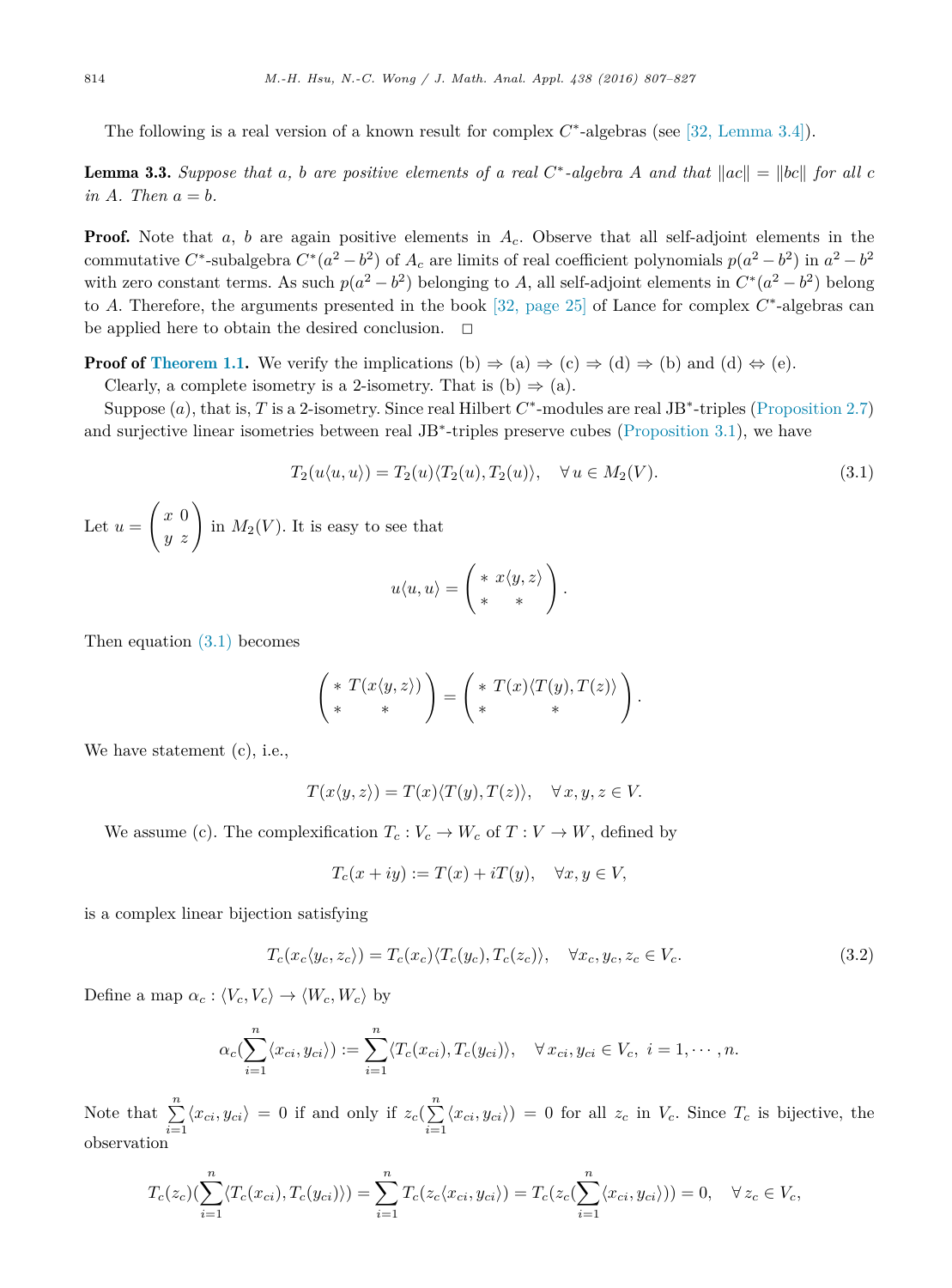implies  $\sum_{i=1}^{n} \langle T_c(x_{ci}), T_c(y_{ci}) \rangle = 0$ . This argument shows that  $\alpha_c$  is well-defined, and also injective. With [\(3.2\)](#page-7-0) we can see that  $\alpha_c$  is a \*-isomorphism from  $A_c = \overline{\langle V_c, V_c \rangle}$  onto  $B_c = \overline{\langle W_c, W_c \rangle}$ . In particular, the restriction  $\alpha := \alpha_c | A$  of  $\alpha_c$  is the desired \*-isomorphism from *A* onto *B* such that statement (d) follows, i.e.,

$$
\langle T(x), T(y) \rangle = \alpha(\langle x, y \rangle), \quad \forall x, y \in V.
$$

We assume (d). Observe that

$$
\langle T(w), T(x\langle y, z \rangle) \rangle = \alpha(\langle w, x \langle y, z \rangle) = \alpha(\langle w, x \rangle \langle y, z \rangle)
$$
  
=  $\alpha(\langle w, x \rangle) \alpha(\langle y, z \rangle) = \langle T(w), T(x) \rangle \langle T(y), T(z) \rangle$   
=  $\langle T(w), T(x) \langle T(y), T(z) \rangle \rangle$ .

The surjectivity of *T* ensures that

$$
T(x\langle y,z\rangle) = T(x)\langle T(y),T(z)\rangle, \quad \forall x,y,z \in V.
$$

Similarly, it is easy to see that

$$
T_n(u\langle v, w \rangle) = T_n(u) \langle T_n(v), T_n(w) \rangle, \quad \forall u, v, w \in M_n(V), \forall n.
$$

By [Proposition 3.1,](#page-6-0) each  $T_n$  is an isometry, i.e.,  $T$  is a complete isometry. This gives (b).

We next show that  $(d) \Rightarrow (e)$ . It follows from  $(d)$  that

$$
\langle T(y), T(xa) \rangle = \alpha(\langle y, xa \rangle) = \alpha(\langle y, x \rangle) \alpha(a)
$$
  
=  $\langle T(y), T(x) \rangle \alpha(a) = \langle T(y), T(x) \alpha(a) \rangle$ ,  $\forall x, y \in V, \forall a \in A$ .

It follows from the surjectivity of *T* that  $T(xa) = T(x)a(a)$ ,  $\forall x \in V$ ,  $\forall a \in A$ , i.e., (e).

Finally, we suppose (e) and want to derive (d). Similar to [32, [page](#page-20-0) 26], we verify that

$$
\langle T(x), T(x) \rangle = \alpha(\langle x, x \rangle), \quad \forall x \in V. \tag{3.3}
$$

To this end, observe that for any *a* in *A* we have

$$
\|\langle T(x), T(x)\rangle^{1/2} \alpha(a)\|^2 = \|\alpha(a)^* \langle T(x), T(x)\rangle \alpha(a)\| = \|\langle T(xa), T(xa)\rangle\| = \|T(xa)\|^2
$$
  
= 
$$
\|xa\|^2 = \|\langle xa, xa\rangle\| = \|\alpha(\langle xa, xa\rangle)\| = \|\alpha(\langle x, x\rangle)^{1/2} \alpha(a)\|^2.
$$

The desired assertion follows from [Lemma 3.3.](#page-7-0)

On the other hand, for any  $x, y$  in  $V$  we have

$$
\langle x+y, x+y \rangle - \langle x-y, x-y \rangle = 4(\langle y, x \rangle + \langle x, y \rangle) = 8 \text{Re} \langle x, y \rangle.
$$

Here,  $\text{Re } a := (a + a^*)/2$  as usual. It follows from  $(3.3)$  that

$$
\operatorname{Re}\left\langle T(x), T(y)\right\rangle = \operatorname{Re}\alpha(\langle x, y\rangle), \quad \forall x, y \in V,
$$

or

$$
\operatorname{Re}\left[\langle T(x), T(y)\rangle - \alpha(\langle x, y\rangle)\right] = 0, \quad \forall x, y \in V.
$$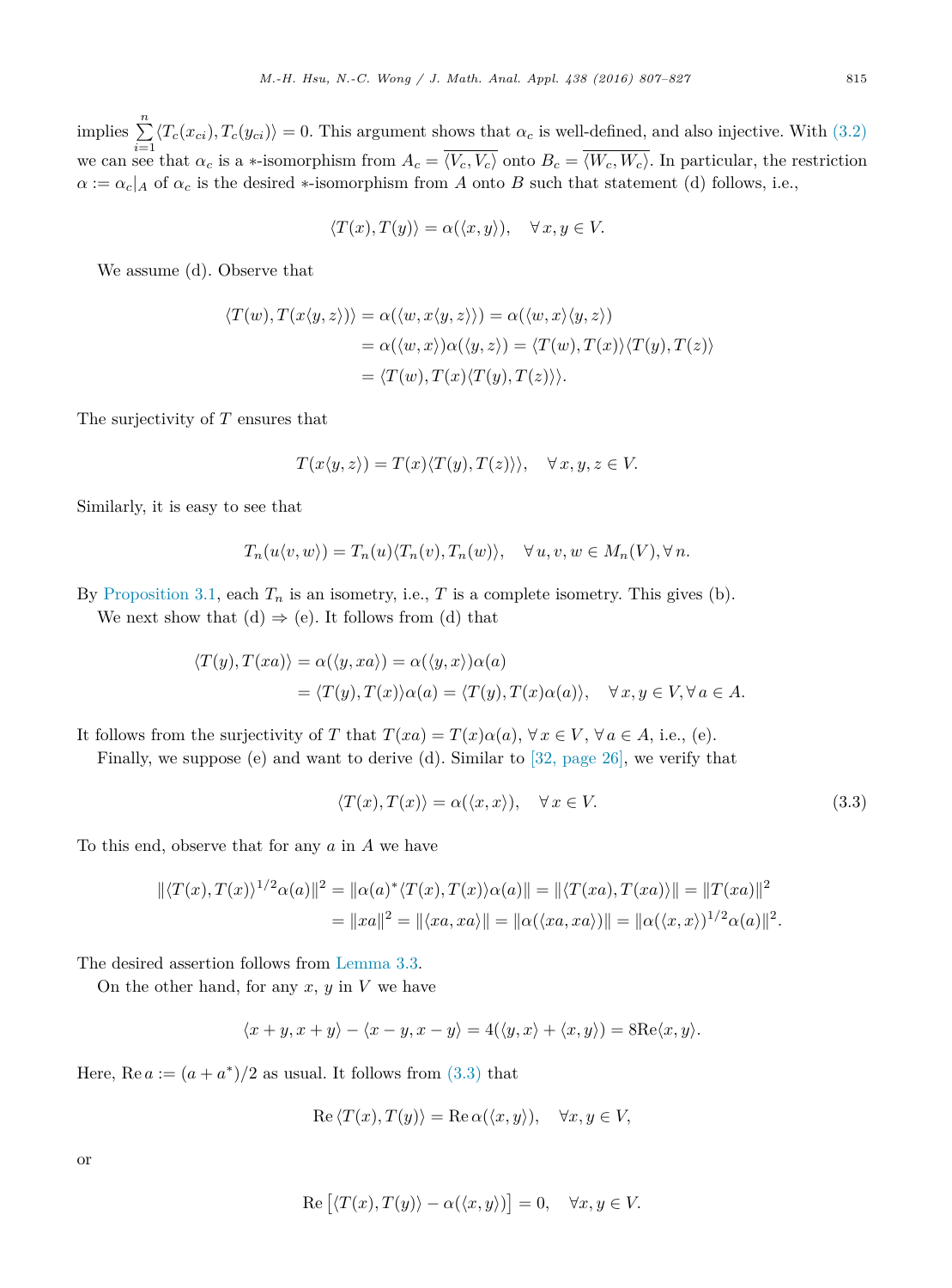<span id="page-9-0"></span>Replacing *y* with *ya*, we have

$$
\operatorname{Re}\left[\left(\langle T(x), T(y)\rangle - \alpha(\langle x, y\rangle)\right)\alpha(a)\right] = 0, \quad \forall x, y \in V, a \in A.
$$

Since  $\alpha(A) = B$ , we obtain in particular

$$
\operatorname{Re}\left[\left(\langle T(x), T(y)\rangle - \alpha(\langle x, y\rangle)\right)\left(\langle T(x), T(y)\rangle - \alpha(\langle x, y\rangle)\right)^*\right] = 0, \quad \forall x, y \in V.
$$

It follows the desired assertion that

$$
\langle T(x), T(y) \rangle = \alpha(\langle x, y \rangle), \quad \forall x, y \in V.
$$

This completes the proof of the equivalence among all five conditions (a) to (e).  $\Box$ 

# 4. Isometries between real Hilbert *C***∗**-modules over real commutative *C***∗**-algebras

Let *X* be a locally compact Hausdorff space. Denote by  $C_0(X)$  the complex  $C^*$ -algebra of complex-valued continuous functions on *X* vanishing at infinity. Let  $\sigma : X \to X$  be a homeomorphism with period 2, i.e.,  $\sigma^2(x) = x, \forall x \in X$ . Denote by

$$
C_0(X,\sigma) = \{f \in C_0(X) : f(\sigma(x)) = \overline{f(x)}\},\
$$

where  $\overline{z}$  is the complex conjugate of a complex number *z*. The space  $C_0(X,\sigma)$  is a commutative real  $C^*$ -algebra. It is known that every commutative real  $C^*$ -algebra is of this form  $C_0(X, \sigma)$  (see, e.g., [\[33\]\)](#page-20-0). Clearly,  $C_0(X, \sigma)_c = C_0(X)$ .

**Example 4.1.** Let *X* and *Y* be compact Hausdorff spaces, and let  $\sigma$  and  $\tau$  be two homeomorphisms on *X* and *Y* with period 2, respectively. Note that  $C^*$ -algebras are Hilbert  $C^*$ -modules over itself with inner product

$$
\langle a,b\rangle = a^*b.
$$

So we can regard  $C(X, \sigma)$ ,  $C(Y, \tau)$  as real Hilbert  $C^*$ -modules over themselves.

Consider a surjective real linear isometry  $T: C(X, \sigma) \to C(Y, \tau)$ . Using a result of M. Grzesiak in [\[20\],](#page-20-0) we have a homeomorphism  $\varphi$  from *Y* onto *X* with  $\sigma \circ \varphi = \varphi \circ \tau$  and a continuous unimodular function *h* in  $C(Y, \tau)$ , i.e.,  $|h(y)| = 1$ ,  $\forall y \in Y$ , such that

$$
T(f) = h \cdot f \circ \varphi, \quad \forall f \in C(X, \sigma).
$$

We can then define a  $\ast$ -isomorphism  $\alpha$  :  $C(X, \sigma) \rightarrow C(Y, \tau)$  by

$$
\alpha(g) = g \circ \varphi.
$$

For  $f, g$  in  $C(X, \sigma)$ , we have

$$
\langle T(f), T(g) \rangle = \langle h \cdot f \circ \varphi, h \cdot g \circ \varphi \rangle = \langle f \circ \varphi, g \circ \varphi \rangle = \langle f, g \rangle \circ \varphi = \alpha(\langle f, g \rangle),
$$

i.e., *T* preserves inner products with respect to  $\alpha$ . Also, *T* is a module map

$$
T(fg) = h \cdot (fg) \circ \varphi = h \cdot (f \circ \varphi)(g \circ \varphi) = T(f)\alpha(g),
$$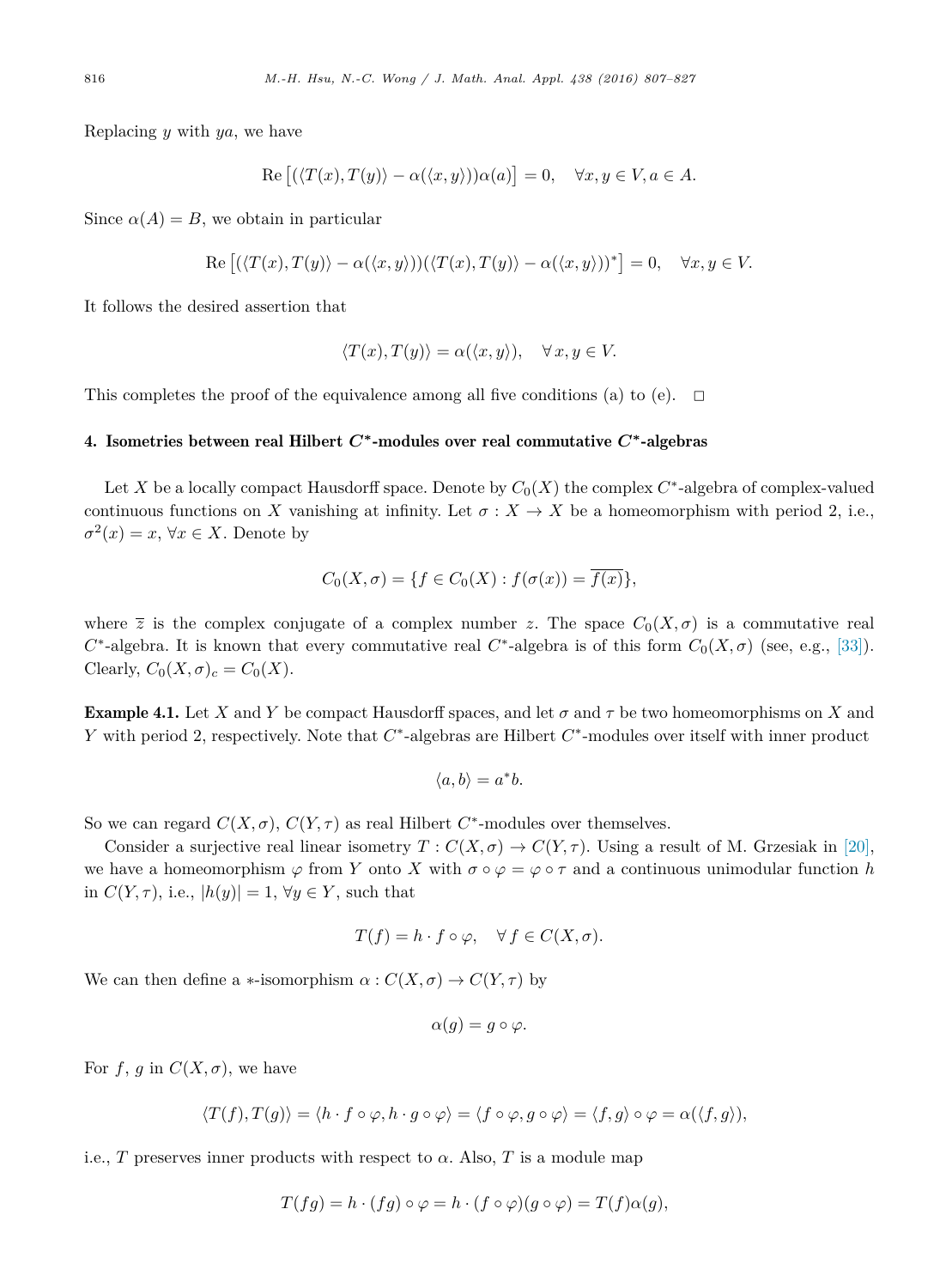<span id="page-10-0"></span>and preserves ternary products

$$
T(f\langle g,h\rangle) = h \cdot (f\langle g,h\rangle) \circ \varphi = T(f)\alpha(\langle g,h\rangle) = T(f)\langle T(g),T(h)\rangle.
$$

Therefore, all five conditions in [Theorem 1.1](#page-0-0) hold automatically here.

We are going to study the case for any surjective isometry between arbitrary real Hilbert *C*∗-modules over commutative real *C*∗-algebras. To this end, we first represent such Hilbert *C*∗-modules as continuous sections of real Hilbert bundles.

Let X be a locally compact Hausdorff space. A *Hilbert bundle* (see, e.g.  $[14,13,15]$ ) over X is a pair  $\langle \mathfrak{H}_X, \pi_X \rangle$ . Here  $\mathfrak{H}_X$  is a topological space and  $\pi_X$  is a continuous open surjective map from  $\mathfrak{H}_X$  onto X. For all *x* in *X*, the fiber  $H_x = \pi_X^{-1}(x)$  carries a complex Hilbert space structure. Moreover, the following conditions are satisfied:

- (HB1) Scalar multiplication, addition and the norm on  $\mathcal{H}_X$  are all continuous wherever they are defined.
- (HB2) If  $x \in X$  and  $\{h_i\}$  is any net in  $\mathcal{H}_X$  such that  $||h_i|| \to 0$  and  $\pi(h_i) \to x$  in X, then  $h_i \to 0_x$  (the zero element of  $H_x$ ) in  $\mathcal{H}_X$ .

A *continuous section* f of a Hilbert bundle  $\langle \mathcal{H}_X, \pi_X \rangle$  is a continuous function from X into  $\mathcal{H}_X$  such that  $\pi_X(f(x)) = x$ , i.e.,  $f(x) \in H_x$  for all *x* in *X*. Note that the condition (HB2) above ensures that the zero section is continuous. Denote by  $C_0(X, \mathcal{H}_X)$  the Banach space of all  $C_0$ -sections of  $\langle \mathcal{H}_X, \pi_X \rangle$ , i.e., those continuous sections *f* with  $\lim_{n \to \infty} ||f(x)|| = 0.$ 

Note that the space  $C_0(X, \mathcal{H}_X)$  is a complex  $C_0(X)$ -module with pointwise module action and inner product

$$
(f\phi)(x) = f(x)\phi(x), \quad \langle f, g \rangle(x) = (f(x), g(x)),
$$

for all  $f$ ,  $g$  in  $C_0(X, \mathcal{H}_X)$ ,  $\phi$  in  $C_0(X)$ , and  $x$  in  $X$ .

**Theorem 4.2.** Let V be a real Hilbert  $C_0(X, \sigma)$ -module. Then there exists a Hilbert bundle  $\langle \mathfrak{K}_X, \pi_X \rangle$  over X, and a conjugate linear isometric isomorphism  $- : H_x \to H_{\sigma(x)}$  for each x in X, such that V is isomorphic *to*

$$
C_0(X, \mathcal{H}_X, \sigma, -) := \{ f \in C_0(X, \mathcal{H}_X) : f(\sigma(x)) = \overline{f(x)}, \forall x \in X \}.
$$

*Moreover,*  $V_c$  *is isomorphic to*  $C_0(X, \mathcal{H}_X)$ *.* 

**Proof.** By [Proposition 2.5,](#page-4-0)  $V_c$  is a Hilbert  $C_0(X)$ -module. Given  $x \in X$ , let

$$
I_x = \{ f \in C_0(X) : f(x) = 0 \}.
$$

By Cohen's factorization theorem (see, e.g., [4, [Theorem](#page-19-0) A.6.2]),

$$
V_c I_x = \{v_c f : v_c \in V_c, f \in I_x\}
$$
  
=  $\{(u + iv)(g + ih) : u, v \in V, g, h \in C_0(X, \sigma) \text{ with } g(x) + ih(x) = 0\}$ 

is norm closed in  $V_c$ . In particular, if  $u \in V_c I_x$  and  $w \in V_c$  we have  $\langle u, w \rangle(x) = \langle w, u \rangle(x) = 0$ . Then  $V_c / V_c I_x$ is a pre-Hilbert space with inner product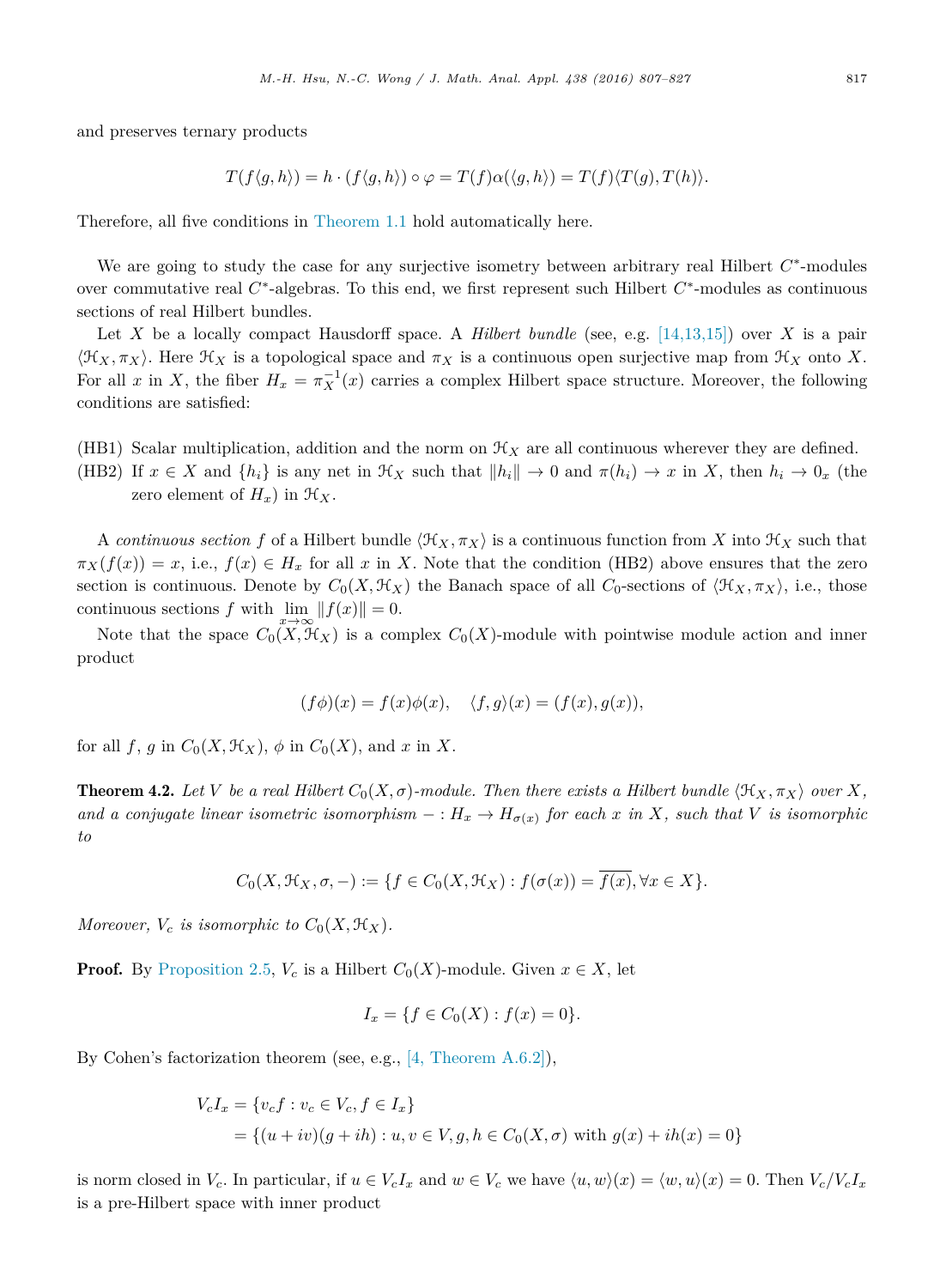$$
\langle (u_1 + iv_1) + V_c I_x, (u_2 + iv_2) + V_c I_x \rangle := \langle u_1 + iv_1, u_2 + iv_2 \rangle (x).
$$

<span id="page-11-0"></span>Denote by  $H_x$  the completion of  $V_c/V_cI_x$ . Let

$$
\mathcal{H}_X := \coprod_{x \in X} H_x = \Big\{ (z_x)_{x \in X} : z_x \in H_x \Big\}.
$$

Each element  $u + iv$  in  $V_c$  can be regarded as a section from X into  $\mathcal{H}_X$  by

$$
(u+iv)(x) := (u+iv) + V_c I_x.
$$

Let  $\pi_X : \mathcal{H}_X \to X$  be the canonical projection. By [15, [Theorem](#page-19-0) 13.18], there is a unique topology on  $\mathcal{H}_X$ such that  $\langle \mathcal{H}_X, \pi_X \rangle$  is a Hilbert bundle over *X* with *C*<sub>0</sub>-section space  $C_0(X, \mathcal{H}_X) = V_c$ .

Let  $g, h \in C_0(X, \sigma)$ . Since

$$
(g - ih)(\sigma(x)) = g(\sigma(x)) - ih(\sigma(x))
$$
  
= 
$$
\overline{g(x)} - i\overline{h(x)} = \overline{g(x) + ih(x)} = \overline{(g + ih)}(x),
$$

we have

$$
g + ih \in I_x \quad \text{if and only if} \quad g - ih \in I_{\sigma(x)}.
$$

This implies that the following map is well-defined:

$$
-: V_c/V_cI_x \to V_c/V_cI_{\sigma(x)}, \quad (u+iv) + V_cI_x \mapsto (u-iv) + V_cI_{\sigma(x)}.
$$

Moreover, this map can be extended to a conjugate-linear isometric isomorphism from  $H_x$  onto  $H_{\sigma(x)}$ . Then, for  $u$  in  $V$ , we have

$$
\overline{u(x)} = \overline{u + V_c I_x} = u + V_c I_{\sigma(x)} = u(\sigma(x)),
$$

for all x in X, i.e.,  $V \subseteq C_0(X, \mathcal{H}_X, \sigma, -)$ . On the other hand, let  $f \in C_0(X, \mathcal{H}_X, \sigma, -) \subseteq V_c$ , and  $f = u + iv$ for some  $u, v$  in  $V$ . We have

$$
u + iv = f = \overline{f \circ \sigma} = \overline{(u + iv) \circ \sigma} = \overline{u \circ \sigma} - i\overline{v \circ \sigma} = u - iv.
$$

Hence  $v = 0$  and therefore  $f = u \in V$ .  $\Box$ 

By [Theorem 4.2,](#page-10-0) every real Hilbert  $C_0(X, \sigma)$ -module is of the form  $C_0(X, \mathcal{H}_X, \sigma, -)$ , which can be considered as a real subspace of  $C_0(X, \mathcal{H}_X)_r$ . By [Proposition 2.1,](#page-2-0) bounded real linear functionals on  $C_0(X, \mathcal{H}_X, \sigma, -)$  are of the form Re *f* for some *f* in  $C_0(X, \mathcal{H}_X)^*$ . We are going to characterize extreme points of the unit ball of  $C_0(X, \mathcal{H}_X, \sigma, -)^*$ .

Let  $x \in X$  and  $\mu \in H_x$ , denote by  $\delta_{x,\mu}$  the evaluation map of  $C_0(X, \mathcal{H}_X)$  given by  $\delta_{x,\mu}(f) := \langle f(x), \mu \rangle$ . Let

$$
P_X = \{(x, \mu) \in X \times \mathcal{H}_X : \mu \in H_x, \|\mu\| = 1, \text{ and } \overline{\mu} = \mu \text{ in case } \sigma(x) = x\}.
$$

Since  $- : H_x \to H_{\sigma(x)}$  is a conjugate linear isometry, for all  $(x, \mu) \in P_X$  and  $f \in C_0(X, \mathcal{H}_X, \sigma, -)$  we have

$$
\operatorname{Re}\delta_{\sigma(x),\overline{\mu}}(f) = \operatorname{Re}\langle f(\sigma(x)),\overline{\mu}\rangle = \operatorname{Re}\langle \overline{f(x)},\overline{\mu}\rangle = \operatorname{Re}\overline{\langle f(x),\mu\rangle} = \operatorname{Re}\delta_{x,\mu}(f). \tag{4.1}
$$

Therefore, Re  $\delta_{\sigma(x),\overline{\mu}} = \text{Re } \delta_{x,\mu}$  when considered as norm one linear functionals of  $C_0(X,\mathcal{H}_X,\sigma,-)$ .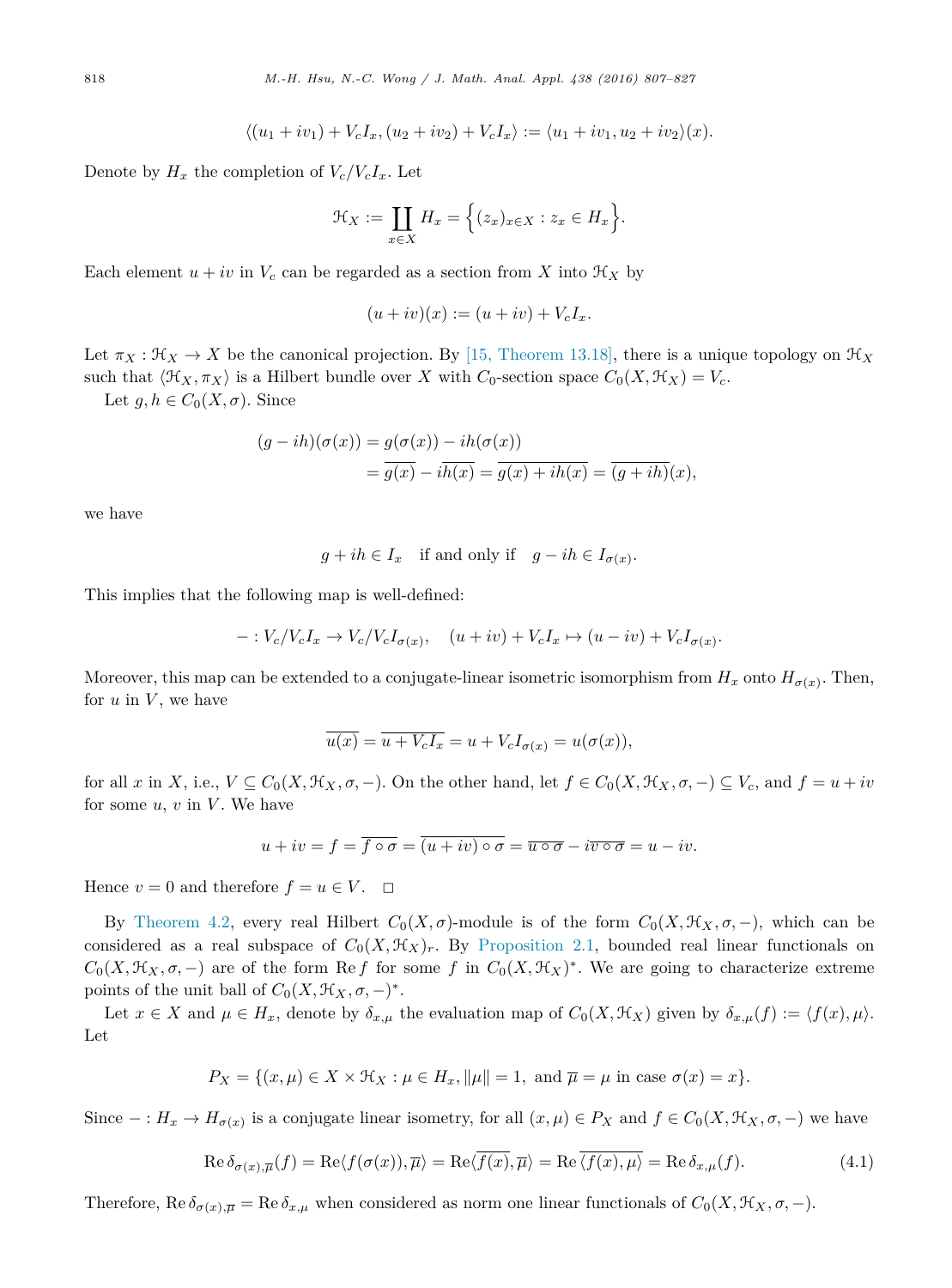### <span id="page-12-0"></span>Lemma 4.3.

- (a) For all  $(x,\mu)$  in  $P_X$ , there is an f in  $C_0(X,\mathcal{H}_X,\sigma,-)$  with  $||f||=1$  and  $f(x)=\mu$ .
- (b) For all y in  $X\setminus\{x,\sigma(x)\}\$ , there is a  $\phi$  in  $C_0(X,\sigma)$  with  $\|\phi\|=1$ ,  $\phi(x)=1$  and  $\phi(y)=0$ .
- (c) Let  $(y, \nu)$  and  $(x, \mu)$  be in  $P_X$ . If  $(y, \nu) \neq (x, \mu)$  and  $(y, \nu) \neq (\sigma(x), \overline{\mu})$ , there is an f in  $C_0(X, \mathcal{H}_X, \sigma, -)$  $with ||f|| = 1$  *and*  $\text{Re } \delta_{x,\mu}(f) = 1$ *, but*  $\text{Re } \delta_{y,\nu}(f) \neq 1$ *.*
- **Proof.** (*a*) Let  $(x, \mu) \in P_X$ . If  $\sigma(x) \neq x$  then choose *g* and *h* from  $C_0(X, \mathcal{H}_X)$  with disjoint supports,  $||q|| = 1$  and  $||h|| = 1$  such that  $q(x) = \mu$  and  $h(\sigma(x)) = \overline{\mu}$ . Clearly,  $||q + h|| = 1$ . Let

$$
f = \frac{1}{2}(g + h + \overline{(g + h) \circ \sigma}).
$$

Then  $f \in C_0(X, \mathcal{H}_X, \sigma, -), f(x) = \mu$  and  $||f|| = 1$ . If  $\sigma(x) = x$ , and thus  $\mu = \overline{\mu}$ , take a *g* from  $C_0(X, \mathcal{H}_X)$  with  $||g|| = 1$  and  $g(x) = \mu$ . Let

$$
f = \frac{1}{2}(g + \overline{g \circ \sigma}).
$$

Then  $f \in C_0(X, \mathcal{H}_X, \sigma, -), f(x) = \mu$  and  $||f|| = 1$ .

(*b*) The sets  $\{x, \sigma(x)\}$  and  $\{y, \sigma(y)\}$  are disjoint closed subsets of *X*. By Urysohn's Lemma there is a *u* in  $C_0(X)$ ,  $0 \le u \le 1$ ,  $u(x) = 1 = u(\sigma(x))$  and  $u(y) = 0 = u(\sigma(y))$ . Let

$$
\phi = \frac{1}{2}(u + \overline{u \circ \sigma}).
$$

Then  $\phi \in C_0(X, \sigma)$ ,  $\|\phi\| = 1$ ,  $\phi(x) = 1$  and  $\phi(y) = 0$ .

(*c*) By (a), let *f* be in  $C_0(X, \mathcal{H}_X, \sigma, -)$  such that  $||f|| = 1$  and  $f(x) = \mu$ . Then  $\text{Re }\delta_{x,\mu}(f) = 1$ . We verify the assertion in three different cases below.

If  $y = x$  and  $\text{Re }\delta_{y,\nu}(f) = 1$ , then

$$
1 = \text{Re}(f(y), \nu) = \text{Re}(f(x), \nu) = \text{Re}(\mu, \nu) \le |(\mu, \nu)| \le 1.
$$

This implies that  $\nu = \mu$ . If  $y = \sigma(x)$  and  $\text{Re }\delta_{y,\nu}(f) = 1$ , then

$$
1 = \text{Re}(f(y), \nu) = \text{Re}(f(\sigma(x)), \nu) = \text{Re}(\overline{\mu}, \nu) \le |(\overline{\mu}, \nu)| \le 1.
$$

This implies that  $\nu = \overline{\mu}$ .

Suppose that  $y \notin \{x, \sigma(x)\}\$ . Let  $\phi$  be in  $C_0(X, \sigma)$  such that  $\|\phi\| = 1$ ,  $\phi(x) = 1$  and  $\phi(y) = 0$  by (b). Then  $|| f \phi || = 1$ ,  $f \phi(x) = f(x) \phi(x) = \mu$  and

$$
\operatorname{Re}\delta_{x,\mu}(f\phi) = \operatorname{Re}(f(x)\phi(x),\mu) = 1.
$$

But

$$
\operatorname{Re}\delta_{y,\nu}(f\phi) = \operatorname{Re}(f(y)\phi(y),\nu) = 0. \quad \Box
$$

**Lemma 4.4.** Let  $N = C_0(X, \mathcal{H}_X, \sigma, -)$  and its complexification  $M = C_0(X, \mathcal{H}_X)$ . The set of extreme points *of* the unit ball of  $C_0(X, \mathcal{H}_X, \sigma, -)^*$  *is* 

$$
\{\operatorname{Re}\delta_{x,\mu}|_N:(x,\mu)\in P_X\}.
$$

Moreover,  $\text{Re }\delta_{x,\mu}|_N = \text{Re }\delta_{y,\nu}|_N$  if and only if  $(y,\nu) = (x,\mu)$  or  $(y,\nu) = (\sigma(x),\overline{\mu})$ .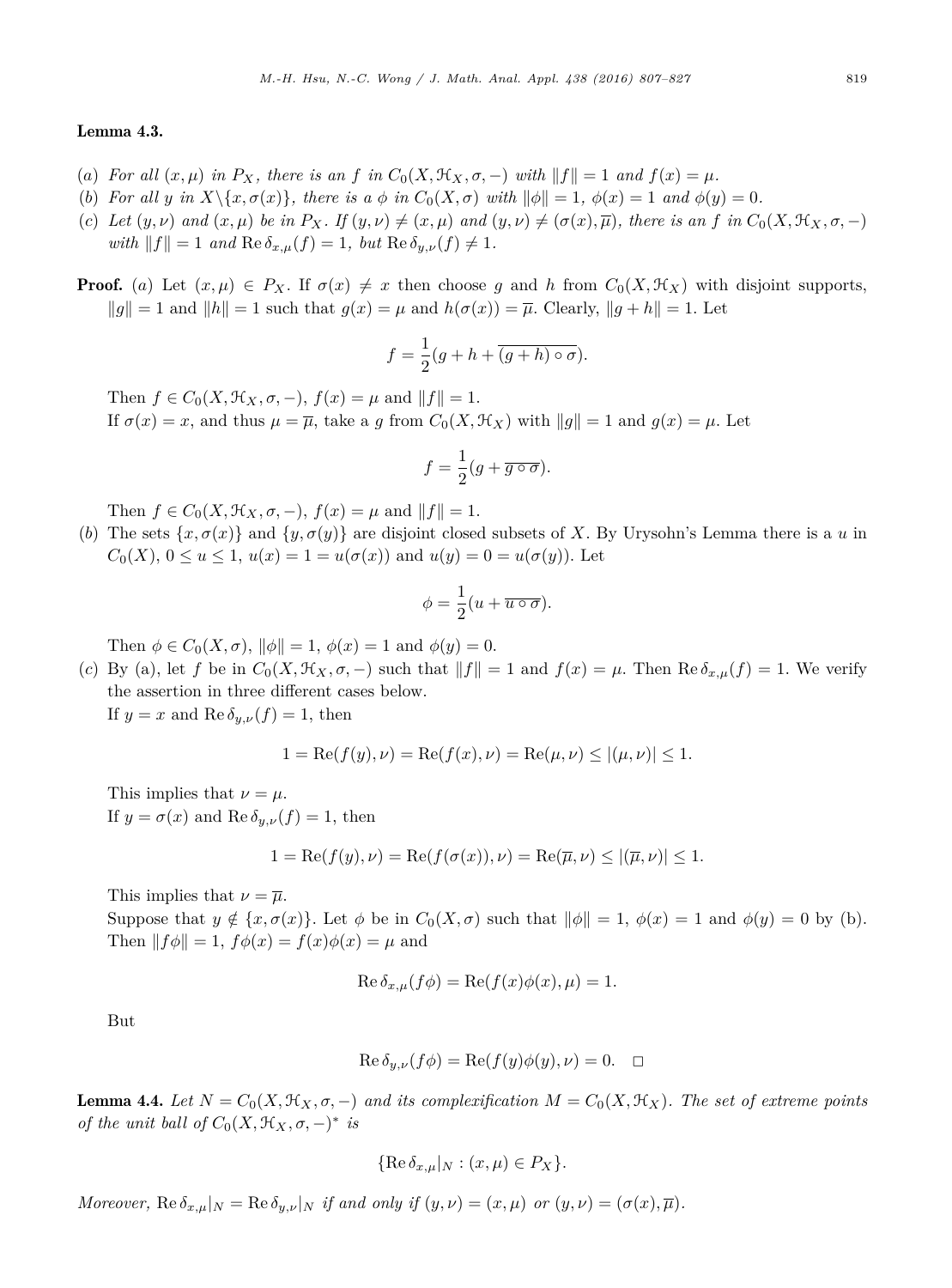<span id="page-13-0"></span>**Proof.** Let  $\varphi$  be an extreme point of the unit ball of  $N^*$ . Then  $\varphi$  has an extension to an extreme point of the unit ball of *M*<sup>∗</sup> *<sup>r</sup>* (see, for example, [1, [Proposition](#page-19-0) 3.3]). By [Proposition 2.1,](#page-2-0) this extension is the real part of an extreme point of the unit ball of *M*∗. It is known that the set of extreme points of the unit ball of *M*<sup>∗</sup> is  $\{\delta_{x,\mu}: x \in X, \mu \in H_x, \|\mu\| = 1\}$  (see, e.g., [40, [page](#page-20-0) 564], or the original result [\[10\]\)](#page-19-0). Hence  $\varphi = \text{Re}\,\delta_{x,\mu}|_N$ for some  $(x, \mu)$  in  $X \times H_X$  such that  $\mu \in H_x$  and  $\|\mu\| = 1$ .

We show that  $(x, \mu) \in P_X$ . This holds automatically when  $\sigma(x) \neq x$ . Assume  $\sigma(x) = x$ . In this case,  $-$  :  $H_x \to H_x$  is a conjugate-linear isomorphism from  $H_x$  onto itself, and  $f(x) = f(x)$  for all f in N. Moreover, since  $\langle f, g \rangle$  is in  $C_0(X, \sigma)$  for all f and g in N, we have

$$
\overline{(f(x),g(x))} = \overline{\langle f,g \rangle(x)} = \langle f,g \rangle(\sigma(x)) = \langle f,g \rangle(x) = (f(x),g(x)),
$$

i.e.,  $(f(x), q(x)) \in \mathbb{R}$  for all f and q in N. Choose  $q + ih$  in  $C_0(X, \mathcal{H}_X)$  with q, h in N such that  $||q + ih|| = 1$ and  $(q + ih)(x) = \mu$ . Observe that

$$
|\operatorname{Re}\delta_{x,\mu}(f)| = |\operatorname{Re}(f(x), \mu)| = |\operatorname{Re}(f(x), g(x) + ih(x))|
$$
  
=  $|(f(x), g(x))| \le ||f|| ||g(x)||$ .

This implies that  $1 = \| \text{Re } \delta_{x,\mu} \| \leq \| g(x) \| \leq \| g \| \leq \| g + ih \| = 1$ . Since  $(g(x), h(x)) \in \mathbb{R}$ , we have

$$
||g(x)||^2 = 1 \ge ||g(x) + ih(x)||^2
$$
  
= 
$$
||g(x)||^2 + ||h(x)||^2 + 2 \operatorname{Re} i(g(x), h(x)) = ||g(x)||^2 + ||h(x)||^2.
$$

Hence  $h(x) = 0$  and therefore  $\mu = g(x) = g(x) = \overline{\mu}$ . Therefore, we again have  $(x, \mu) \in P_X$  in this case.

Conversely, let  $(x, \mu) \in P_X$ . To show that  $\text{Re } \delta_{x, \mu}|_N$  is an extreme point, we make use of [Proposition 2.2.](#page-2-0) Let  $\text{Re } \delta_{y,\nu}(f) = 1$ , for all *f* in *N* with  $\text{Re } \delta_{x,\mu}(f) = 1 = ||f||$ . By [Lemma 4.3](#page-12-0) (c),  $(y,\nu) = (x,\mu)$  or  $(y,\nu)=(\sigma(x),\overline{\mu})$ . If  $(y,\nu)=(x,\mu)$ , then Re  $\delta_{y,\nu}|_N =$  Re  $\delta_{x,\mu}|_N$ . If  $(y,\nu)=(\sigma(x),\overline{\mu})$ , for each f in N,

$$
\operatorname{Re}\delta_{y,\nu}(f) = \operatorname{Re}(f(y), \nu) = \operatorname{Re}(f(\sigma(x)), \overline{\mu})
$$
  
= 
$$
\operatorname{Re}\overline{(f(x), \mu)} = \operatorname{Re}(f(x), \mu) = \operatorname{Re}\delta_{x,\mu}(f),
$$

i.e.,  $\text{Re }\delta_{y,\nu}|_N = \text{Re }\delta_{x,\mu}|_N$ . By [Proposition 2.2,](#page-2-0)  $\text{Re }\delta_{x,\mu}|_N$  is an extreme point of the unit ball of  $N^*$ . The last assertion follows from [Lemma 4.3](#page-12-0) (c).  $\Box$ 

Now we consider the real Hilbert  $C_0(X, \sigma)$ -module  $C_0(X, \mathcal{H}_X, \sigma, -)$ . Let

$$
K_x = \{ f(x) : f \in C_0(X, \mathcal{H}_X, \sigma, -) \}.
$$
\n(4.2)

It follows from [Lemma 4.3](#page-12-0) (a) that

$$
H_x = K_x \quad \text{whenever } x \neq \sigma(x).
$$

In the other case,

$$
K_x = \{k \in H_x : \overline{k} = k\}
$$

is a real closed subspace of  $H_x$  such that

$$
H_x = K_x + iK_x \quad \text{whenever } x = \sigma(x).
$$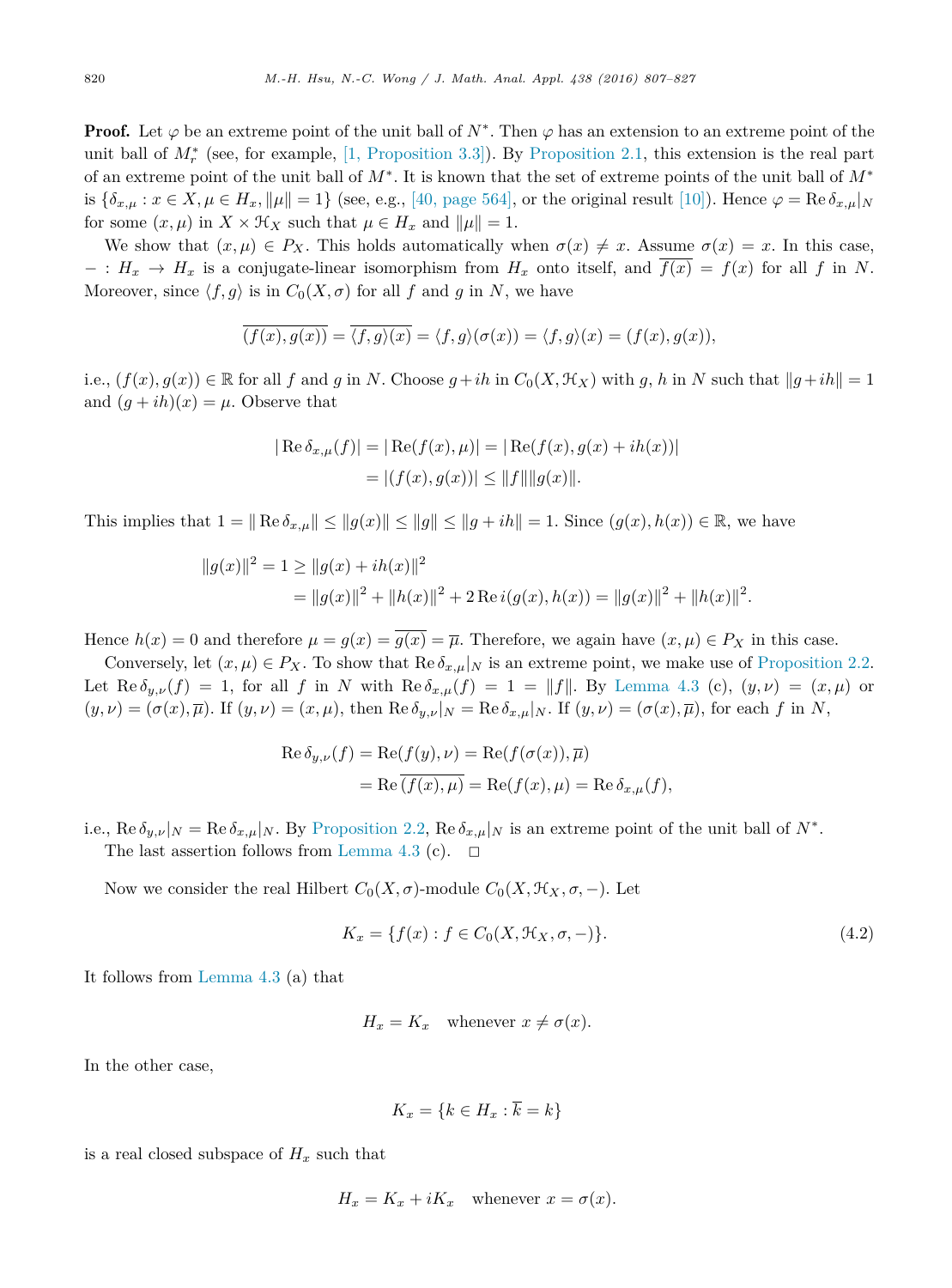<span id="page-14-0"></span>**Theorem 4.5.** Let  $T: C_0(X, \mathcal{H}_X, \sigma, -) \longrightarrow C_0(Y, \mathcal{H}_Y, \tau, -)$  be a surjective real linear isometry. Then there exist a (not necessarily bijective or continuous) map  $\varphi: Y \to X$  and, for each  $y \in Y$ , a surjective real linear *isometry*  $h_y: K_{\varphi(y)} \to K_y$  *such that* 

$$
T(f)(y) = h_y(f(\varphi(y))), \quad \forall f \in C_0(X, \mathcal{H}_X, \sigma, -).
$$

Proof. Let

$$
P_X = \{(x, \mu) \in X \times \mathcal{H}_X : \mu \in H_x, \|\mu\| = 1, \text{ and } \overline{\mu} = \mu \text{ in case } \sigma(x) = x\},\
$$
  

$$
P_Y = \{(y, \nu) \in Y \times \mathcal{H}_Y : \nu \in H_y, \|\nu\| = 1, \text{ and } \overline{\nu} = \nu \text{ in case } \tau(y) = y\}.
$$

Since *T* is a surjective linear isometry, its dual map  $T^*$  is a surjective linear isometry from  $C_0(Y, \mathcal{H}_Y, \tau, -)^*$ onto  $C_0(X, \mathcal{H}_X, \sigma, -)^*$  sending the set of extreme points of the unit ball onto the set of extreme points of the unit ball. By [Lemma 4.4,](#page-12-0) for all  $(y, \nu) \in P_Y$  we have

$$
T^*(\operatorname{Re}\delta_{y,\nu}|_{C_0(Y,\mathcal{H}_Y,\tau,-)}) = \operatorname{Re}\delta_{x,\mu}|_{C_0(X,\mathcal{H}_X,\sigma,-)},\tag{4.3}
$$

for some  $(x, \mu)$  in  $P_X$ .

**Claim 1.** Let  $(y, \nu_1)$ ,  $(y, \nu_2)$  be in  $P_Y$ , and  $(x_1, \mu_1)$ ,  $(x_2, \mu_2)$  in  $P_X$  such that

$$
T^{*}(\text{Re }\delta_{y,\nu_{1}}|_{C_{0}(Y,\mathcal{H}_{Y},\tau,-)})=\text{Re }\delta_{x_{1},\mu_{1}}|_{C_{0}(X,\mathcal{H}_{X},\sigma,-)}
$$

*and*

$$
T^{*}(\text{Re }\delta_{y,\nu_2}|_{C_0(Y,\mathcal{H}_Y,\tau,-)}) = \text{Re }\delta_{x_2,\mu_2}|_{C_0(X,\mathcal{H}_X,\sigma,-)}.
$$

*Then*  $x_1 = x_2$  *or*  $x_1 = \sigma(x_2)$ *.* 

The assumptions indicate that

$$
Re(T(f)(y),\nu_i) = Re(f(x_i),\mu_i), \quad \forall f \in C_0(X, \mathcal{H}_X, \sigma, -).
$$
\n
$$
(4.4)
$$

Suppose that  $x_1 \neq x_2$  and  $x_1 \neq \sigma(x_2)$ . Let  $U_1$  and  $U_2$  be two disjoint open neighborhoods of  $x_1$  and  $x_2$ , respectively. By [Lemma 4.3](#page-12-0) (a), for  $i = 1, 2$ , there is  $f_i$  in  $C_0(X, \mathcal{H}_X, \sigma, -)$  such that the support of  $f_i$  is contained in *U<sup>i</sup>* and

$$
(f_i(x_i), \mu_i) = ||f_i|| = 1.
$$

By (4.4), we have  $||T(f_i)(y)|| = 1$ . Because  $f_i$ 's have disjoint supports,  $||f_1 \pm f_2|| = 1$  and this implies  $||T(f_1 \pm f_2)(y)|| \leq 1$ . Since

$$
2 = 2||T(f_1)(y)|| = ||T(f_1 + f_2)(y) + T(f_1 - f_2)(y)||
$$
  
\n
$$
\leq ||T(f_1 + f_2)(y)|| + ||T(f_1 - f_2)(y)|| \leq 2,
$$

we have  $||T(f_1 \pm f_2)(y)|| = 1$ . It follows from the uniform convexity of the Hilbert space vector norm, one of

$$
||T(f_1 + f_2)(y) \pm T(f_1 - f_2)(y)|| < 2.
$$

This is a contradiction.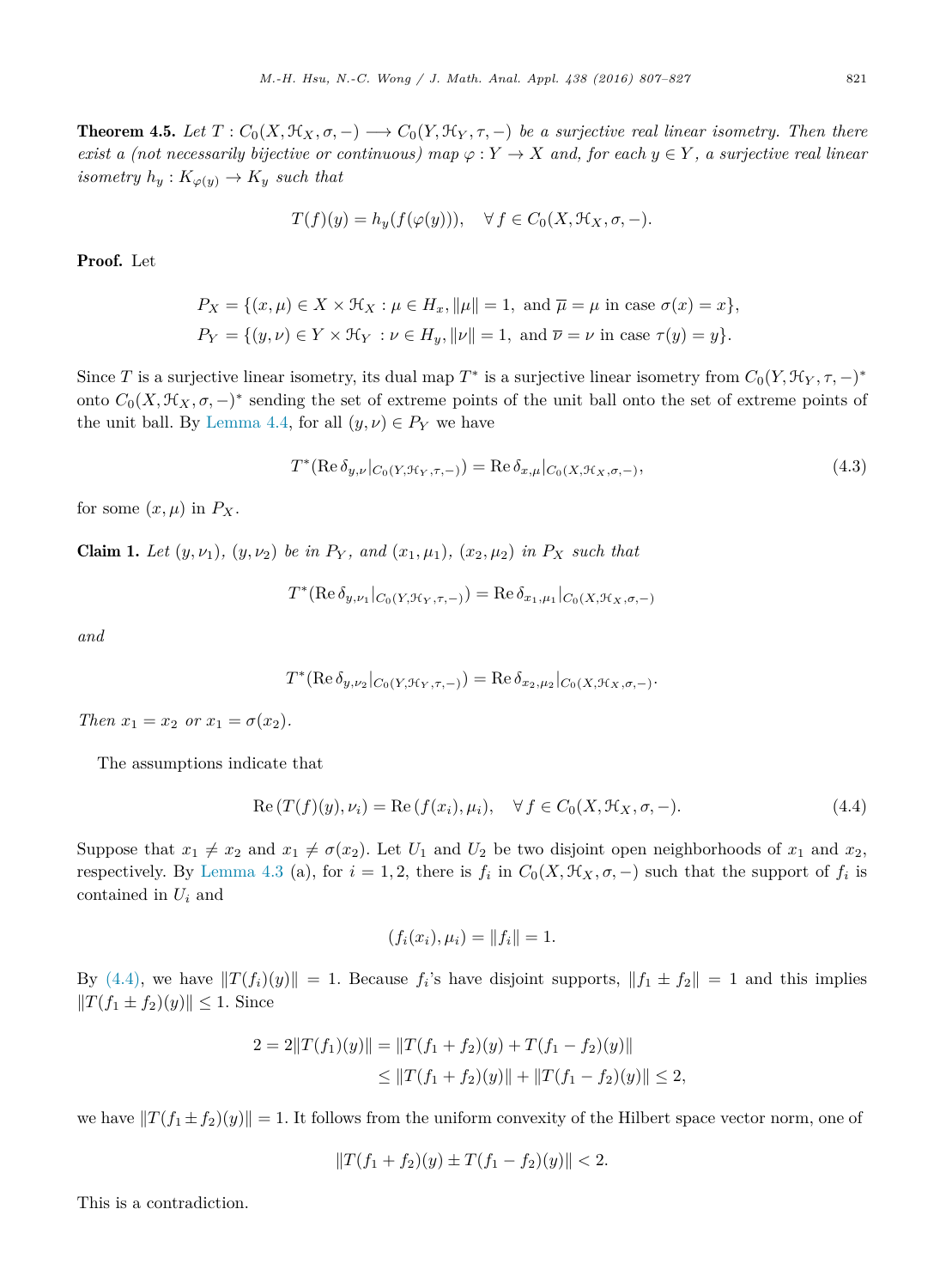<span id="page-15-0"></span>Define an equivalence relation on *X* by  $x_1 \sim x_2$  if and only if  $x_1 = x_2$  or  $x_1 = \sigma(x_2)$ . Let  $\tilde{X} = X/\sim$ . Similarly, we define  $y_1 \sim y_2$  in *Y* if and only if  $y_1 = y_2$  or  $y_1 = \tau(y_2)$ , and let  $\tilde{Y} = Y / \sim$ . Denote by [*x*] and  $[y]$  the equivalence classes represented by x and y, respectively. In view of  $(4.1)$ , we can define a map  $\tilde{\varphi}$  from  $\tilde{Y}$  into  $\tilde{X}$  by

$$
\tilde{\varphi}([y]) = [x] \quad \text{if} \quad T^*(\text{Re}\,\delta_{y,\nu}|_{C_0(Y,\mathcal{H}_Y,\tau,-)}) = \text{Re}\,\delta_{x,\mu}|_{C_0(X,\mathcal{H}_X,\sigma,-)},\tag{4.5}
$$

where  $(x, \mu) \in P_X$  and  $(y, \nu) \in P_Y$ . A new application of the claim to  $(T^{-1})^* = (T^*)^{-1}$  shows that the mapping  $\tilde{\varphi}$  is a bijection. Let its inverse be  $\tilde{\psi}$ . In other words,

$$
\tilde{\psi}([x]) = [y] \quad \text{if} \quad (T^{-1})^* (\text{Re } \delta_{x,\mu}|_{C_0(X,\mathcal{H}_X,\sigma,-)}) = \text{Re } \delta_{y,\nu}|_{C_0(Y,\mathcal{H}_Y,\tau,-)}.
$$
\n(4.6)

By the Axiom of Choice, we can choose a subset *Y'* of *Y* such that  $Y' \cap \{y, \tau(y)\} = \{y'\}$  is a singleton for each equivalence class  $[y] = \{y, \tau(y)\}\$ in  $\tilde{Y}$ . Similarly, we can choose a subset X' of X such that  $X' \cap \{x, \sigma(x)\} = \{x'\}$  is a singleton for each equivalence class  $[x] = \{x, \sigma(x)\}$  in  $\tilde{X}$ . Define a (not necessarily bijective or continuous) map  $\varphi: Y \to X$  such that

$$
\varphi(y') = x'
$$
 whenever  $x' \in X', y' \in Y'$ , and  $\tilde{\varphi}([y']) = [x']$ .

If  $y \notin Y'$ , then  $\tau(y) \in Y'$  and we define  $\varphi(y) = \sigma(\varphi(\tau(y)))$ . We define  $\psi: X \to Y$  in a similar way. Clearly,  $[\varphi(y)] = \tilde{\varphi}([y])$  and  $[\psi(x)] = \tilde{\psi}([x]).$ 

Let  $f \in C_0(X, \mathcal{H}_X, \sigma, -)$ . Let  $\nu = \frac{T(f)(y)}{\|T(f)(y)\|}$  if  $T(f)(y) \neq 0$ . Then  $(T(f)(y), \nu) = \|T(f)(y)\|$ . In the case that  $\tau(y) = y$ , we have  $\overline{T(f)(y)} = T(f)(\tau(y)) = T(f)(y)$ . Hence,  $(y, \nu) \in P_Y$ . By the definition of  $\varphi$ , there is a norm one vector  $\mu$  in  $H_{\varphi(y)}$  such that

$$
||T(f)(y)|| = \text{Re}(T(f)(y), \nu) = \text{Re}(f(\varphi(y)), \mu).
$$

Hence,  $f(\varphi(y)) = 0$  implies  $Tf(y) = 0$ . It then follows from [\(4.2\)](#page-13-0) that we can define a real linear map  $h_y$ from  $K_{\varphi(y)}$  into  $K_y$  such that

$$
T(f)(y) = h_y(f(\varphi(y))), \quad \forall f \in C_0(X, \mathcal{H}_X, \sigma, -), \ y \in Y. \tag{4.7}
$$

In view of  $(4.5)$  we have

$$
||h_y(f(\varphi(y)))|| = ||T(f)(y)|| = (T(f)(y), \nu) = \text{Re}(f(\varphi(y)), \mu) \le ||f(\varphi(y))||.
$$

This shows that

$$
||h_{y|K_{\varphi(y)}}|| \le 1, \quad \forall y \in Y. \tag{4.8}
$$

We apply the same arguments to  $T^{-1}$  and  $\psi$ . Then there is a real linear map  $k_x$  from  $K_{\psi(x)}$  into  $K_x$  such that

$$
T^{-1}(g)(x) = k_x(g(\psi(x))), \quad \forall g \in C_0(Y, \mathcal{H}_Y, \tau, -), \forall x \in X.
$$

We have

$$
f(x) = T^{-1}T(f)(x) = k_x(T(f)(\psi(x))) = k_x h_{\psi(x)}(f(\varphi(\psi(x)))
$$
  
=  $k_x h_{\psi(x)}(f(x))$  or  $k_x h_{\psi(x)}(f(\sigma(x)))$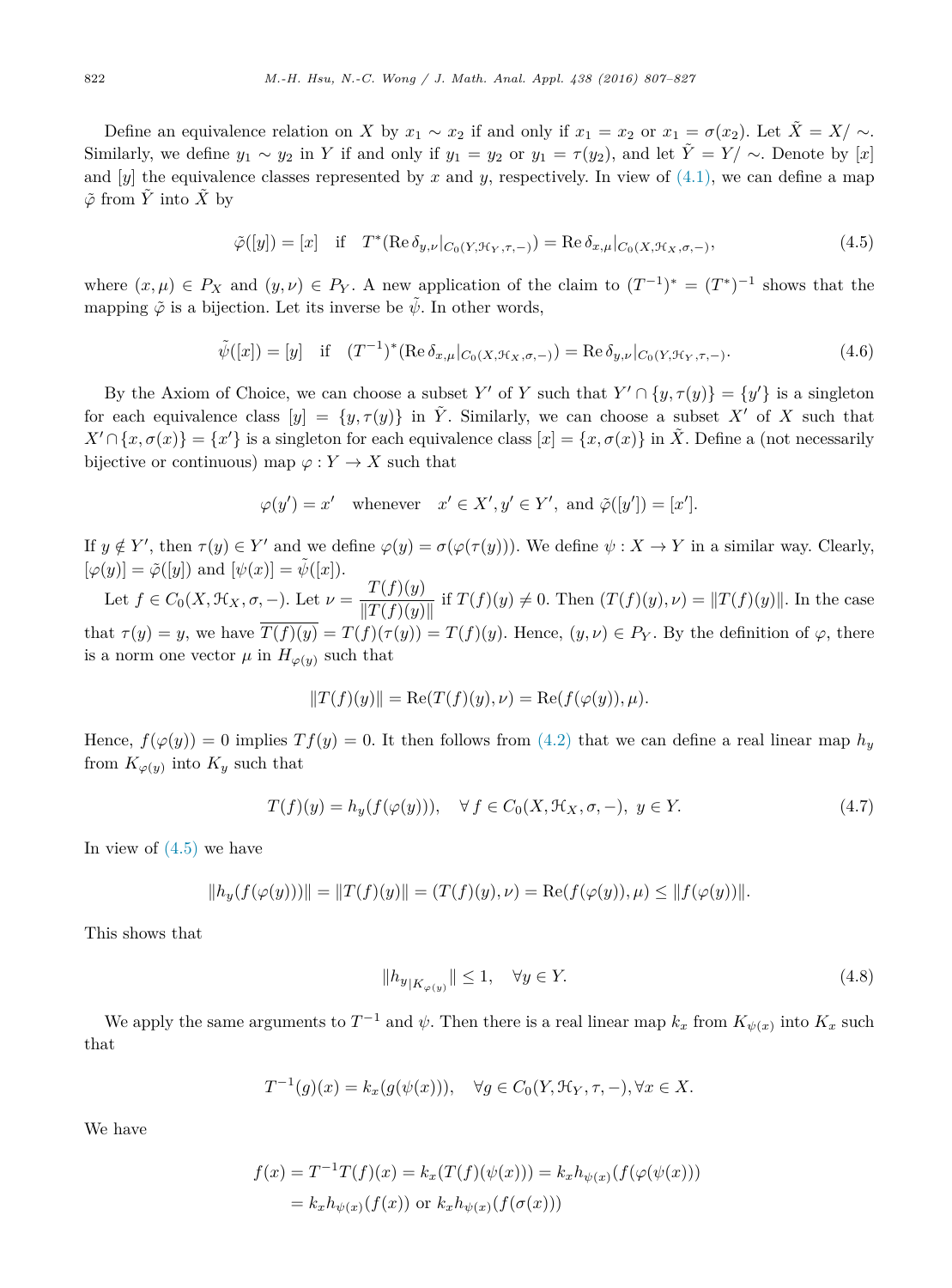<span id="page-16-0"></span>and

$$
g(y) = TT^{-1}(g)(y) = h_y(T^{-1}(g)(\varphi(y))) = h_y k_{\varphi(y)}(g(\psi(\varphi(y))))
$$
  
=  $h_y k_{\varphi(y)}(g(y))$  or  $h_y k_{\varphi(y)}(g(\tau(y))).$ 

This implies that all  $h_y$  and  $k_x$  are surjective. Since  $||g(y)|| = ||\overline{g(y)}|| = ||g(\tau(y)||$ , with [\(4.8\),](#page-15-0) we have

$$
||g(y)|| = ||h_y k_{\varphi(y)}(g(y))|| \text{ or } ||h_y k_{\varphi(y)}(g(\tau(y)))||
$$
  
\n
$$
\leq ||k_{\varphi(y)}(g(y))|| \text{ or } ||k_{\varphi(y)}(g(\tau(y)))||
$$
  
\n
$$
\leq ||g(y)||, \quad \forall g \in C_0(Y, \mathcal{H}_Y, \tau, -), \forall x \in X.
$$

Therefore, all inequalities above are exactly equalities. This forces that each  $k_{\varphi(y)}$  is a surjective real isometry from  $K_{\psi(\varphi(y))}$  onto  $K_{\varphi(y)}$ . It turns out that each  $h_y$  is also a surjective real isometry.  $\Box$ 

We will see in [Example 4.7](#page-17-0) that the symbol map  $\varphi$  for a real isometry can be not bijective. Moreover, the identity  $\sigma \circ \varphi = \varphi \circ \tau$  might not hold in general. When the real isometry is a 2-isometry, we will have a much better weighted composition form.

**Theorem 4.6.** Let  $T: C_0(X, \mathcal{H}_X, \sigma, -) \longrightarrow C_0(Y, \mathcal{H}_Y, \tau, -)$  be a surjective real linear 2-isometry. Then there exist a homeomorphism  $\varphi: Y \to X$  such that  $\sigma \circ \varphi = \varphi \circ \tau$ , and a surjective complex linear isometry  $h_y: H_{\varphi(y)} \to H_y$  *for each y in Y*, *such that* 

$$
h_{\tau(y)}(\mu) = \overline{h_y(\overline{\mu})}, \quad \forall \mu \in H_{\varphi(y)},
$$

*and*

$$
T(f)(y) = h_y(f(\varphi(y))), \quad \forall f \in C_0(X, \mathcal{H}_X, \sigma, -).
$$

**Proof.** By [Theorem 1.1,](#page-0-0) we know that *T* satisfies all the equivalent conditions stated there. In particular, there is a \*-isomorphism  $\alpha$  :  $C_0(Y, \tau) \to C_0(X, \sigma)$  between the underlying C<sup>\*</sup>-algebras. It is well known that there exists a homeomorphism  $\varphi: Y \to X$  such that  $\sigma \circ \varphi = \varphi \circ \tau$  and  $\alpha(f) = f \circ \varphi$  for all f in  $C_0(Y, \tau)$  $(see, e.g., [33]).$  $(see, e.g., [33]).$  $(see, e.g., [33]).$ 

For each *y* in *Y*, for all *a* in  $C_0(X, \sigma)$  such that  $a(\varphi(y)) = 0$  we have

$$
(Tfa)(y) = (Tf)(y)\alpha(a)(y) = (Tf)(y)a(\varphi(y)) = 0, \quad \forall f \in C_0(X, \mathcal{H}_X, \sigma, -).
$$

By Uryshon's Lemma and the continuity of *T*, we see that

$$
f(\varphi(y)) = 0 \implies Tf(y) = 0, \quad \forall f \in C_0(X, \mathcal{H}_X, \sigma, -).
$$

This provides a real linear map  $h_y: K_{\varphi(y)} \to K_y$  such that

$$
Tf(y) = h_y(f(\varphi(y)), \quad \forall f \in C_0(X, \mathcal{H}_X, \sigma, -). \tag{4.9}
$$

It is routine to see that all fiber maps  $h_y$ 's are of norm not greater than one.

Let  $\psi = \varphi^{-1} : X \to Y$  and notice that

$$
T(T^{-1}(g)b \circ \psi) = T(T^{-1}(g))b \circ \psi \circ \varphi = gb,
$$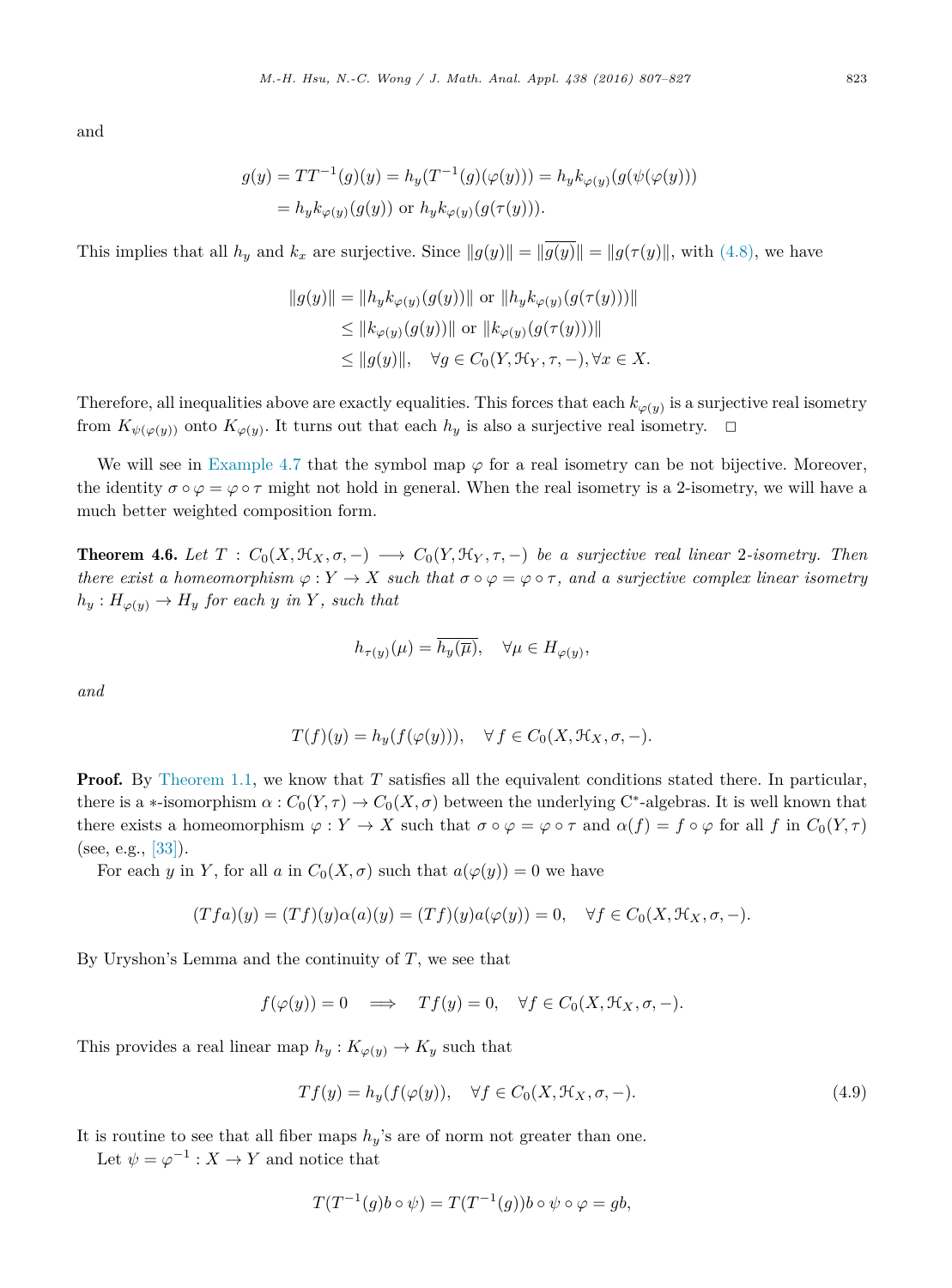<span id="page-17-0"></span>or equivalently,

$$
T^{-1}(gb) = T^{-1}(g)b \circ \psi = T^{-1}(g)\alpha^{-1}(b), \quad \forall g \in C_0(Y, \mathcal{H}_Y, \tau, -), \forall b \in C_0(Y, \tau).
$$

Hence  $T^{-1}$  also satisfies the equivalent conditions stated in [Theorem 1.1.](#page-0-0) Using above arguments, we have for each *x* in *X* a real linear map  $k_x : K_{\psi(x)} \to K_x$  of norm not greater than one such that

$$
T^{-1}g(x) = k_x(g(\psi(x))), \quad \forall g \in C_0(Y, \mathcal{H}_Y, \tau, -).
$$

This together with [\(4.9\)](#page-16-0) gives

$$
f(x) = T^{-1}(Tf)(x) = k_x(Tf(\psi(x))) = k_x h_{\psi(x)}f(\varphi(\psi(x))) = k_x h_{\psi(x)}f(x),
$$
  

$$
g(y) = T(T^{-1}g)(y) = h_y(T^{-1}g(\varphi(y))) = h_y k_{\varphi(y)}g(\psi(\varphi(y))) = h_y k_{\varphi(y)}g(y),
$$

for all f in  $C_0(X, \mathfrak{K}_X, \sigma, -)$  and g in  $C_0(Y, \mathfrak{K}_Y, \tau, -)$ . Since both  $h_y$ ,  $k_{\varphi(y)}$  have norms not greater than one,  $h_y = k_{\varphi(y)}^{-1}$  is a surjective real linear isometry from  $K_{\varphi(y)}$  onto  $K_y$ .

It follows from the identity  $\sigma \circ \varphi = \varphi \circ \tau$  that  $y = \tau(y)$  if and only if  $\varphi(y) = \sigma(\varphi(y))$ . When  $y \neq \tau(y)$ and thus  $\varphi(y) \neq \sigma(\varphi(y))$ , we have  $K_y = H_y$  and  $K_{\varphi(y)} = H_{\varphi(y)}$ . When  $y = \tau(y)$  and thus  $\varphi(y) = \sigma(\varphi(y))$ , we have  $H_y = K_y + iK_y$  and  $H_{\varphi(y)} = K_{\varphi(y)} + iK_{\varphi(y)}$ . In the latter case, we can extend  $h_y$  to a surjective complex linear isometry from  $H_{\varphi(y)}$  onto  $H_y$  such that  $h_y(\xi + i\eta) = h_y(\xi) + ih_y(\eta)$ . To see  $h_y$  is complex linear in the case when  $y \neq \tau(y)$ , we observe that for any *a* in  $C_0(X, \tau)$  such that  $a(\varphi(y)) = i$ , it follows from [Theorem 1.1](#page-0-0) that

$$
h_y(i f(\varphi(y))) = h_y((fa)(\varphi(y))) = T(fa)(y) = Tf(y)\alpha(a)(y)
$$
  
=  $Tf(y)a(\varphi(y)) = iTf(y) = ih_y(f(\varphi(y))), \forall f \in C_0(X, \mathcal{H}_X, \sigma, -).$ 

This gives the complex linearity of  $h_y$ . Hence we can say that  $h_y$  is a surjective complex linear isometry from  $H_{\varphi(y)}$  onto  $H_y$  for each *y* in *Y*.

Let *f* be in  $C_0(X, \mathcal{H}_X, \sigma, -)$ . Then  $\overline{f \circ \sigma} = f$  and  $\overline{T(f) \circ \tau} = T(f)$ . Observe that

$$
\overline{h_{\tau(y)}(f(\varphi(\tau(y))))} = \overline{T(f)(\tau(y))} = T(f)(y) = h_y(f(\varphi(y))) = h_y(\overline{f(\sigma(\varphi(y))))}).
$$
\n(4.10)

It then follows from (4.10) and the identity  $\sigma \circ \varphi = \varphi \circ \tau$  that  $\overline{h_{\tau(\nu)}(\mu)} = h_{\nu}(\overline{\mu})$ , and thus,

$$
h_{\tau(y)}(\mu) = \overline{h_y(\overline{\mu})}, \quad \forall \mu \in K_{\varphi(y)}.
$$

Note that  $H_{\varphi(y)} = K_{\varphi(y)}$  whenever  $y \neq \tau(y)$ . The above equality also extends to  $H_{\varphi(y)}$  due to the construction of the map  $h_y$  whenever  $y = \tau(y)$ .  $\Box$ 

Following the proof of [Theorem 4.2,](#page-10-0) one can show that the quotient spaces  $X/\sim$  and  $Y/\sim$  are homeomorphic. However, it does not assure that *X* and *Y* are homeomorphic, unless the isometry is a 2-isometry. Unlike the complex case, a surjective real linear isometry between real Hilbert *C*∗-modules over commutative real *C*∗-algebras might not be a 2-isometry. Moreover, the underlying locally compact spaces *X* and *Y* might not be homeomorphic, as shown in the following counter example.

**Example 4.7.** Let  $X = \{-1, 1\}$  and  $Y = \{0\}$  in discrete topology. Define  $\sigma : X \to X$  by  $\sigma(\pm 1) = \mp 1$  and  $\tau: Y \to Y$  by  $\tau(0) = 0$ . Let  $A = C(X, \sigma)$  and  $B = C(Y, \tau)$ . In other words, *A* is the *real* C\*-algebra C and *B* is the real C<sup>\*</sup>-algebra  $\mathbb{R}$ .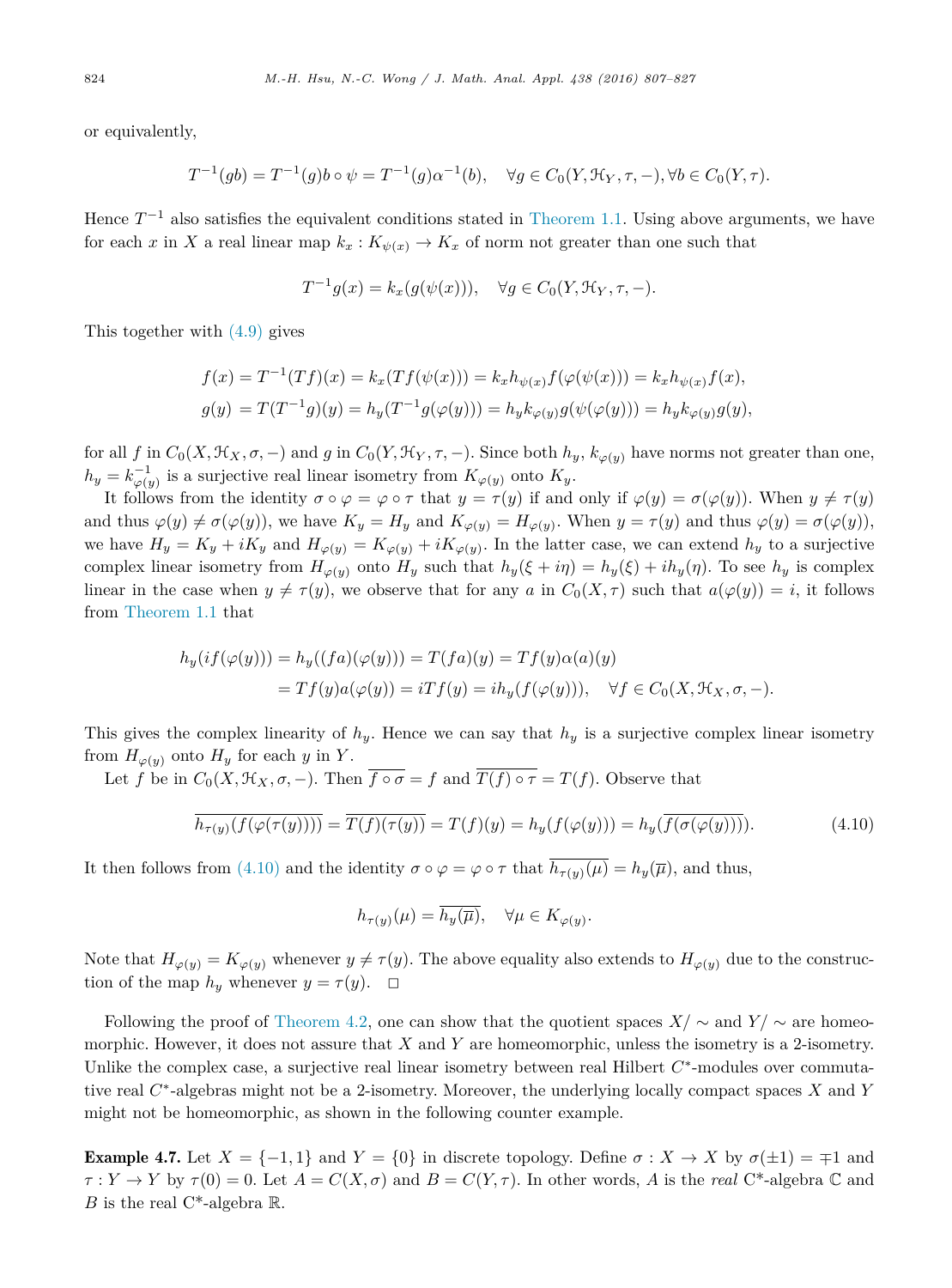<span id="page-18-0"></span>Let  $H_{-1} = H_1 = \mathbb{C}$  be the one dimensional complex Hilbert space. Consider the complex Hilbert bundle  $H_{-1} \coprod H_1$  with base space *X*. Define two conjugate linear surjective isometries  $h \mapsto h$  from  $H_{\pm 1}$  onto  $H_{\mp 1}$ by the usual complex conjugation. Then the real Hilbert  $C^*$ -module  $C(X, H_{-1} \coprod H_1, \sigma, -)$  is isomorphic to  $\mathbb{C}$ . Indeed, if *f* ∈ *C*(*X*, *H*<sub>−1</sub>  $\coprod$  *H*<sub>1</sub>, *σ*, −) with *f*(1) = *a* + *bi* then *f*(−1) =  $\overline{f(1)}$  = *a* − *bi*.

On the other hand, let  $H_0 = \mathbb{C} \oplus_2 \mathbb{C}$  be the two dimensional complex Hilbert space. Define a conjugate linear surjective isometry  $(h, k) \mapsto (h, k)$  from  $H_0$  onto  $H_0$  with the usual complex conjugation. In this way, the real Hilbert C<sup>\*</sup>-module  $C(Y, H_0, \tau, -)$  is isomorphic to  $\mathbb{R} \oplus_2 \mathbb{R}$ .

Consider the map  $T: C(X, H_{-1} \coprod H_1, \sigma, -) \to C(Y, H_0, \tau, -)$  defined by

$$
f \mapsto (a, b), \quad \forall f \in C(X, H_{-1} \coprod H_1, \sigma, -)
$$
 with  $f(1) = a + bi$ .

It is easy to see that *T* is a real linear surjective isometry. Since *X* and *Y* are not homeomorphic, it is no hope to get a homeomorphism symbol  $\varphi$  in the weighted composition operator form of *T* in this case. Moreover, there is no hope the identity  $\sigma \circ \varphi = \varphi \circ \tau$  to be held.

Finally, we remark that *T* does not satisfy any of the equivalent conditions stated in [Theorem 1.1.](#page-0-0) For example, *T* is not a module map with respect to any ∗-isomorphism between *A* and *B*, as there is simply none of them.

In the following example, we see that the fiber maps  $h_y$  might not be complex linear or conjugate linear if *T* is not a 2-isometry.

**Example 4.8.** Let X be the discrete space  $\{-1,1\}$  with an involution  $\sigma(\pm 1) = \mp 1$ . Let H be the two dimensional complex Hilbert space  $\mathbb{C}^2$ . Let  $\mathcal H$  be the complex Hilbert bundle  $H_{-1} \coprod H_1$  with both  $H_{\pm 1} = H$ . Define two surjective conjugate linear isometries  $- : H_{\pm 1} \to H_{\mp 1}$  by  $(u, v) \mapsto (\bar{u}, \bar{v})$ .

Consider the real Hilbert *A*-module  $V = C(X, \mathcal{H}, \sigma, -)$  over the commutative real  $C^*$ -algebra  $A =$  $C(X, \sigma)$ . We consider an element *f* in *V* as a function from  $X = \{-1, 1\}$  into  $H = \mathbb{C}^2$ , and write  $f = (f_1, f_2)$ for *f* in *V*. Note that  $f_k(\mp 1) = f_k(\sigma(\pm 1)) = f_k(\pm 1)$  in  $\mathbb C$  for  $k = 1, 2$ .

Let  $T: V \to V$  be defined by  $Tf(\pm 1) = (f_1(\pm 1), \overline{f_2(\pm 1)}) = (f_1(\pm 1), f_2(\mp 1))$ . Then *T* is a surjective real linear isometry of  $C(X, \mathcal{H}, \sigma, -)$ . We can write *T* in the weighted composition form  $Tf(y) = h(y)f(\varphi(y))$ with  $\varphi(\pm 1) = \pm 1$  and surjective real, but not complex, linear isometries  $h(1) = h(2) = h : H \to H$  defined by  $h(u, v) = (u, \bar{v})$ . Alternatively, we can use  $\varphi(\pm 1) = \pm 1$  and  $h(u, v) = (\bar{u}, v)$ . However, *T* does not satisfy any one of the five equivalent conditions stated in [Theorem](#page-0-0) 1.1.

For example, if  $\beta \in C(X,\sigma)$  with  $\beta(\pm 1) = \pm i$  then  $T(f\beta) = (Tf)\alpha(\beta)$  cannot hold for any \*-automorphism  $\alpha$  of  $C(X, \sigma)$ , as such  $\alpha$  can only be either the one  $\beta \mapsto \beta$  or the one  $\beta \mapsto \beta \circ \sigma$ .

On the other hand, *T* is not a 2-isometry. To see this, observe that an element *F* in  $M_2(V)$  carries the form  $F = \begin{bmatrix} f_{11} & f_{12} \\ f_{21} & f_{22} \end{bmatrix}$ . Here,  $f_{ij}$ 's come from  $C(X, \mathcal{H}, \sigma, -)$ . Consider *F* in  $M_2(V)$  with  $F(1) = \begin{bmatrix} (i, -i) & (1, 1) \\ (1, 1) & (0, 0) \end{bmatrix}$  and  $F(-1) = \overline{F(1)} = \begin{bmatrix} (-i, i) & (1, 1) \\ (1, 1) & (0, 0) \end{bmatrix}$ . Then  $T_2(F)(1) = \begin{bmatrix} (i, i) & (1, 1) \\ (1, 1) & (0, 0) \end{bmatrix}$  and  $T_2(F)(-1) = \begin{bmatrix} (-i, -i) & (1, 1) \\ (1, 1) & (0, 0) \end{bmatrix}$ . Their inner products  $\langle F, F \rangle (\pm 1) = \begin{bmatrix} 4 & 0 \\ 0 & 2 \end{bmatrix}$  and  $\langle T_2(F), T_2(F) \rangle (\pm 1) = \begin{bmatrix} 4 & \mp 2i \\ \pm 2i & 2 \end{bmatrix}$ *.*

$$
\begin{bmatrix} 0 & 2 \end{bmatrix}
$$

It follows  $||F|| = 2$  while  $||T_2F|| = \sqrt{3} + \sqrt{5}$ . Thus,  $T_2$  is not an isometry.

In general, let *T* be a surjective real linear isometry between real Hilbert *C*∗-modules over commutative real *C*∗-algebras. We try to check whether *T* preserves the ternary products. Assuming the weighted composition form of  $T$  as stated in [Theorem 4.5,](#page-14-0) we compute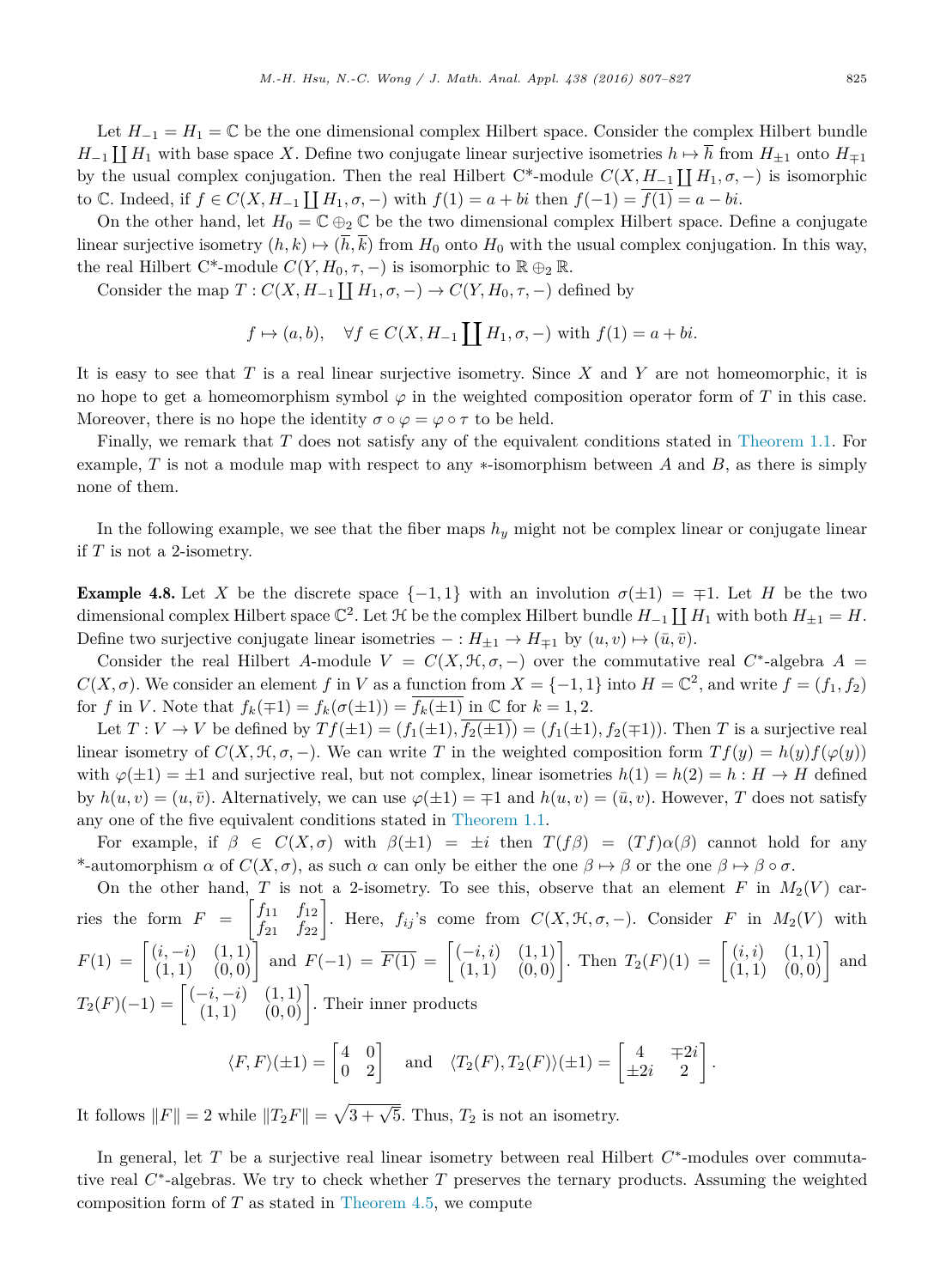$$
T(f_1\langle f_2,f_3\rangle)(y)=h(y)(f_1\langle f_2,f_3\rangle)(\varphi(y))=\langle f_2(\varphi(y)),f_3(\varphi(y))\rangle h(y)(f_1(\varphi(y))),
$$

<span id="page-19-0"></span>and

$$
T(f_1)\langle T(f_2), T(f_3)\rangle(y) = \langle h(y)(f_2(\varphi(y)), h(y)(f_3(\varphi(y)))\rangle h(y)(f_1(\varphi(y))).
$$

Hence the above quantities always equal exactly when

$$
\langle h(y)(f_2(\varphi(y))), h(y)(f_3(\varphi(y))) \rangle = \langle f_2(\varphi(y)), f_3(\varphi(y)) \rangle.
$$

Since  $h(y)$  is a surjective real linear isometry, we always have

$$
\operatorname{Re}\left\langle h(y)u, h(y)v\right\rangle = \operatorname{Re}\left\langle u, v\right\rangle, \quad \forall u, v \in K_{\varphi(y)}.
$$

However,  $h(y)$  might not preserve inner products, e.g., the one given in [Example 4.8.](#page-18-0) We note that a surjective real linear isometry  $h : H \to K$  between two complex Hilbert spaces preserves inner products exactly when *h* is complex linear. Indeed, complex linear isometries preserve inner products due to the polarization identity [\(1.1\).](#page-1-0) Conversely, suppose *h* preserves inner products. Then

$$
\langle h(\lambda u), hv \rangle = \langle \lambda u, v \rangle = \overline{\lambda} \langle u, v \rangle = \overline{\lambda} \langle hu, hv \rangle = \langle \lambda hu, hv \rangle,
$$

for all *u*, *v* in *H* and complex numbers  $\lambda$ . Since *h* is onto, we see that  $h(\lambda u) = \lambda hu$  as asserted.

Let *T* be a surjective complex linear isometry between complex Hilbert *C*∗-modules over complex commutative  $C^*$ -algebras. Then from the construction all fiber maps  $h(y)$  are also complex linear. This explains why we can show that the surjective complex linear isometry *T* preserves inner products in [\[26\].](#page-20-0)

# Acknowledgment

We would like to thank the referee for many helpful comments which enrich the references, correct some mistakes, and lead to a better presentation of the paper.

# References

- [1] M. [Apazoglou,](http://refhub.elsevier.com/S0022-247X(16)00142-6/bib41503134s1) A.M. Peralta, Linear isometries between real JB∗-triples and *C*∗-algebras, Q. J. Math. (2) 65 (2014) [485–503.](http://refhub.elsevier.com/S0022-247X(16)00142-6/bib41503134s1)
- [2] M.B. Asadi, A. Khosravi, A Hilbert *C*∗-module not [anti-isomorphic](http://refhub.elsevier.com/S0022-247X(16)00142-6/bib414B3037s1) to itself, Proc. Amer. Math. Soc. 135 (2007) 263–267.
- [3] E. Behrends, *M*-Structure and the Banach–Stone Theorem, Lecture Notes in Mathematics, vol. 736, [Springer-Verlag,](http://refhub.elsevier.com/S0022-247X(16)00142-6/bib4265683739s1) [New York,](http://refhub.elsevier.com/S0022-247X(16)00142-6/bib4265683739s1) 1979.
- [4] D.P. Blecher, C. Le Merdy, Operator Algebras and Their Modules An Operator Space Approach, [Clarendon,](http://refhub.elsevier.com/S0022-247X(16)00142-6/bib424Ds1) Oxford, [2004.](http://refhub.elsevier.com/S0022-247X(16)00142-6/bib424Ds1)
- [5] L.J. Bunce, A.M. Peralta, Images of [contractive](http://refhub.elsevier.com/S0022-247X(16)00142-6/bib4250s1) projections on operator algebras, J. Math. Anal. Appl. 272 (1) (2002) [55–66.](http://refhub.elsevier.com/S0022-247X(16)00142-6/bib4250s1)
- [6] C.-H. Chu, Jordan Structures in Geometry and Analysis, [Cambridge](http://refhub.elsevier.com/S0022-247X(16)00142-6/bib433131s1) University Press, 2012.
- [7] C.-H. Chu, T. Dang, B. Russo, B. Ventura, Surjective [isometries](http://refhub.elsevier.com/S0022-247X(16)00142-6/bib43445256s1) of real *C*∗-algebras, J. Lond. Math. Soc. (2) 47 (1) (1993) [97–118.](http://refhub.elsevier.com/S0022-247X(16)00142-6/bib43445256s1)
- [8] C.-H. Chu, M. Mackey, [Isometries](http://refhub.elsevier.com/S0022-247X(16)00142-6/bib434D3035s1) between JB<sup>\*</sup>-triples, Math. Z. 251 (3) (2005) 615–633.
- [9] A. Connes, A factor not [anti-isomorphic](http://refhub.elsevier.com/S0022-247X(16)00142-6/bib433735s1) to itself, Ann. of Math. 101 (1975) 536–554.
- [10] F. Cunningham Jr., N.M. Roy, Extreme functionals on an upper [semi-continuous](http://refhub.elsevier.com/S0022-247X(16)00142-6/bib43756E6E526F79s1) function space, Proc. Amer. Math. Soc. 42 (1974) [461–465.](http://refhub.elsevier.com/S0022-247X(16)00142-6/bib43756E6E526F79s1)
- [11] T. Dang, Real [isometries](http://refhub.elsevier.com/S0022-247X(16)00142-6/bib443932s1) between JB∗-triples, Proc. Amer. Math. Soc. 114 (1992) 971–980.
- [12] T. Dang, B. Russo, Real Banach Jordan triples, Proc. Amer. Math. Soc. 122 (1994) [135–145.](http://refhub.elsevier.com/S0022-247X(16)00142-6/bib44616E52753934s1)
- [13] J. Dixmier, *C*∗-Algebras, North-Holland Publishing Company, [Amsterdam–New](http://refhub.elsevier.com/S0022-247X(16)00142-6/bib443737s1) York–Oxford, 1977.
- [14] M.J. Dupré, R.M. Gillette, Banach Bundles, Banach Modules and [Automorphisms](http://refhub.elsevier.com/S0022-247X(16)00142-6/bib44473833s1) of *C*∗-Algebras, Research Notes in [Mathematics,](http://refhub.elsevier.com/S0022-247X(16)00142-6/bib44473833s1) vol. 92, Pitman, 1983.
- [15] J.M.G. Fell, R.S. Doran, [Representations](http://refhub.elsevier.com/S0022-247X(16)00142-6/bib46443838s1) of <sup>∗</sup>-Algebras, Locally Compact Groups, and Banach Algebraic Bundles, vol. 1, [Academic,](http://refhub.elsevier.com/S0022-247X(16)00142-6/bib46443838s1) New York, 1988.